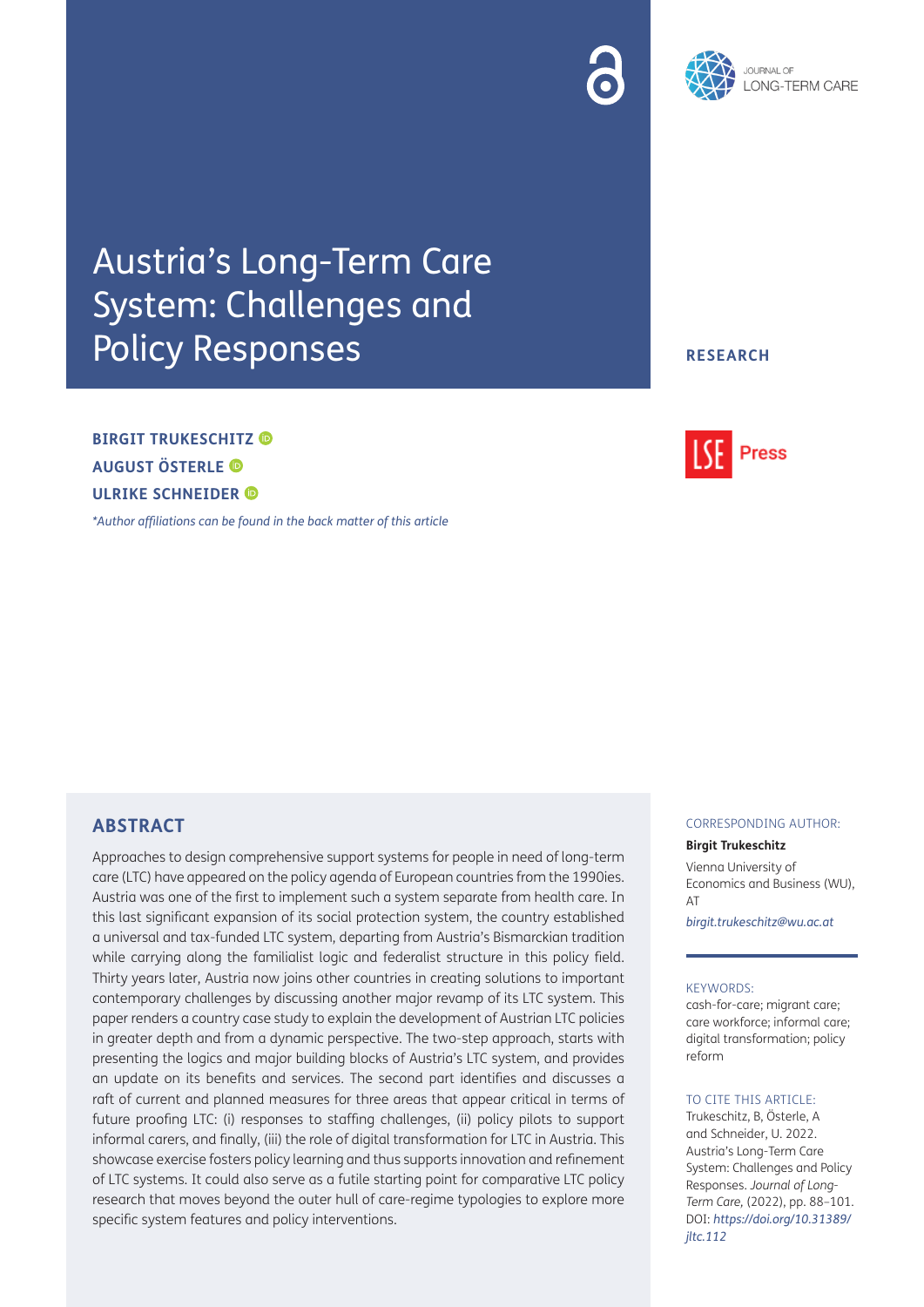## **1 INTRODUCTION**

From the 1990s, member countries of the Organisation for Economic Co-operation and Development (OECD) have intensified efforts to address the social risk of long-term care (LTC) ([Colombo, Llena-Nozal, Mercier](#page-10-1) [& Tjadens, 2011](#page-10-1); [Spasova et al., 2018\)](#page-12-0). Demographic, economic, political and social changes, however, are affecting these LTC systems, even more so in the aftermath of the 2008 financial crisis and the ongoing COVID-19 pandemic ([European Commission 2021a](#page-10-1)). The resulting changes in preferences, coverage gaps, inequities, ineffectiveness and inefficiencies call for policy responses to ensure reliable and sustainable support for some of the most vulnerable groups in society. While attempts to cluster LTC systems [\(Ariaans, Linden &](#page-10-1) [Wendt, 2021;](#page-10-1) [Fischer, Doetter & Rothgang, 2022;](#page-11-0) [Kraus](#page-11-0) [et al., 2010;](#page-11-0) [Nies, Leichsenring & Mak, 2013\)](#page-11-0) can help identify groups of countries with similar LTC (policy) characteristics, these typologies cannot provide details on the inner structure and workings of a country's policy approach. Hence, there is value in tracking such changes for single countries to learn how LTC systems address contemporary challenges. Not least, the experiences and implications of the COVID-19 pandemic will further intensify a growing interest in understanding and learning from LTC system characteristics, practices and reform efforts in other countries. Austria can contribute to these endeavours as a country that strongly builds its LTC system on a cash-for-care scheme, and it represents a country with 30 years of relative continuity in the LTC system design. A major exception is the growing role of live-in migrant care work, as the development of this important source of LTC provision was politically unintended and was later incorporated into the system.

This case study aims to provide a detailed account of Austria's LTC system, its development over time and selected cross-cutting fields of action. It employs a two-step approach to report on Austria's LTC policy. First, we will focus on the history and logic of Austria's LTC policy that led to today's system of benefits and services for care-dependent people and their informal carers. Based on this, we will describe the cornerstones of Austria's LTC policy and provide an update on benefits and services. Second, with a view to the most recent major LTC reform process (*Taskforce Pflege*) ([Rappold et](#page-11-0) [al., 2021\)](#page-11-0), we will reflect on both the current state and a raft of planned measures for three main Austrian LTC policy areas—responses to staffing challenges, policy pilots to formalise informal care and, finally, the role of digital transformation for LTC. Taken together, this paper provides comprehensive insights into the Austrian LTC policy and the routes taken to tackle contemporary challenges.

## **2 HISTORICAL ROOTS AND LOGICS OF AUSTRIA'S PUBLIC LONG-TERM CARE SYSTEM**

As in many other European countries, up until the 1990s, Austrian public (co-)funded LTC provisions were primarily social assistance-based, dispersed among different policy areas and with different sorts and levels of support for different groups in need of LTC. LTC was strongly perceived as a family responsibility. The Scandinavian countries and the Netherlands were the first European countries with national reforms addressing LTC more comprehensively. From the 1990s, several other European countries started to move beyond the traditional scattered system of benefits and support to introduce new, more comprehensive LTC systems.

Austria was one of the first European countries to implement such comprehensive LTC reform in the 1990s, which established LTC as a distinct social policy field. A political debate—strongly driven by representatives of disability groups—lasted many years and resulted in the formation of the cornerstones of the Austrian public LTC system in 1993 [\(Österle, 2013](#page-11-0)). Different from the 1995 reform in Germany, Austria abandoned its tradition of social insurance orientation and established a tax-funded system. In terms of provisions, the Austrian reform built on two main cornerstones. First, a system of universal LTC allowances paid to those in need of care was established. From an international comparative perspective, this system of LTC allowances is generous regarding benefits and personal coverage ([Ranci, Österle, Arlotti & Parma,](#page-12-0)  [2019\)](#page-12-0). Second, the reform also created an agreement between the national and provincial (*Laender*) levels to extend existing structures of residential and home care services. Political parties and other stakeholders reached broad consensus over the 1993 LTC reform, but they did so for different underlying rationales that still prevail today: recognition of and support for family care; freedom for users and their families to choose care arrangements; and support for market-driven developments in the LTC system [\(Österle, 2013\)](#page-11-0).

In 2022, the Austrian LTC system is still heavily reliant on family care, cash for care and services. Despite their importance for the LTC system, reforms over the past 30 years did not deviate from this reliance [\(Österle](#page-12-0)  [& Heitzmann, 2020](#page-12-0)). One major example of reform is the so-called 24-hour care (migrant care work in private households), which was regularised in 2006– 2007. Around national elections, the political pressure became very strong, and the respective change occurred abruptly. Similarly, prior to a national election in 2017, recourse to assets of users *(Pflegeregress)* when moving to a care home was abolished. Over time, the cash-forcare system has also seen several adjustments to its eligibility criteria, benefit levels and organisation. The LTC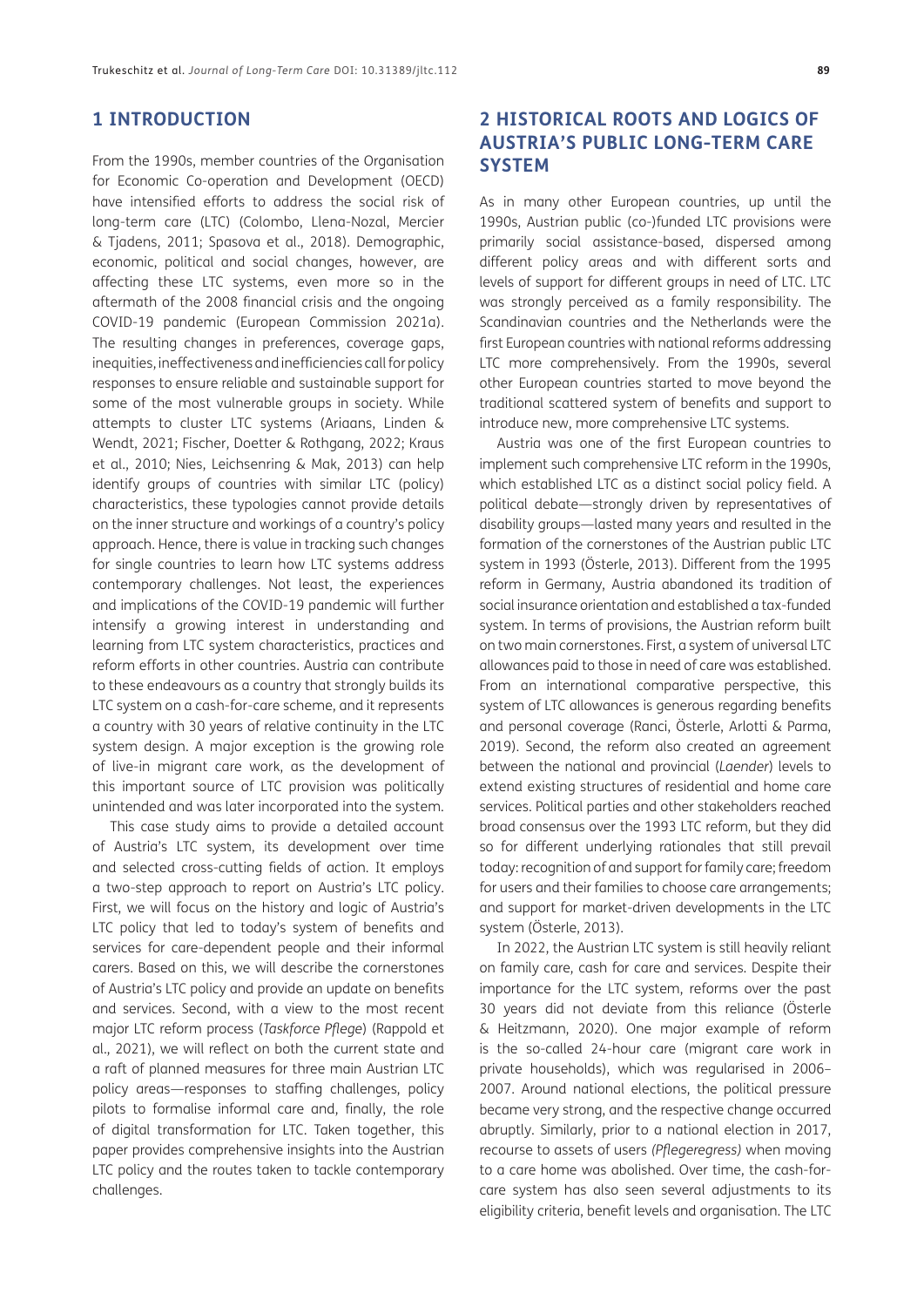allowance system has become the sole responsibility of the central state since 2012, which reduced both legal and administrative complexities [\(Trukeschitz & Riedler,](#page-13-0) [2019](#page-13-0); [Trukeschitz, Schneider, & Czypionka, 2013](#page-13-0)). In addition, a series of measures addressed family carers. In what follows, the next section provides more detail on the current state of the Austrian long-term care system before discussing major ways forward in section 4.

## **3 LONG-TERM CARE BENEFITS AND SERVICES IN AUSTRIA**

#### **3.1 KEY FIGURES ON THE AUSTRIAN LONG-TERM CARE SYSTEM**

Public support for LTC in Austria encompasses the LTC allowance scheme (*Bundespflegegeld*), home care (*mobile Pflege*), residential care (*stationäre Pflege*), 24-hour care (*24h-Betreuung*) and family care. Before detailing the development, aims and characteristics of the respective programs in the next sections, this overview briefly describes their respective dimensions (see also **[Table 1](#page-2-0)**).

A total of 467,752 individuals (5.3% of the Austrian population) qualified for the LTC allowance by the end of 2019 [\(Statistik Austria, 2021c\)](#page-12-0). About half were enrolled in the two lowest levels of the benefit system (see **[Table 1](#page-2-0)**). The LTC allowance recipients in residential care accounted for 15% of all recipients, or about 70,000 people, and 20%, or about 99,000 people, used home care. About 36,000 care professionals (full-time equivalents) work in residential care and almost 13,000 (full-time equivalent) in home care ([Statistik Austria, 2021b\)](#page-12-0). In the latter sector in particular, part-time work is widespread. In addition to residential and home care, about 30,000 people in need of care used 24-hour care. Approximately 60,000 selfemployed 24-hour care workers live and work in private households in two or more weekly shifts to provide care for this group ([WKO, 2021\)](#page-12-0).

More than half of LTC allowance beneficiaries are exclusively cared for by family members or other informal networks. An estimated 10% of the Austrian population (roughly 950,000 people) takes on informal care responsibilities for persons receiving LTC allowance, i.e. for persons with a need of at least 65 hours of care per month ([Nagl-Cupal et al., 2018](#page-11-0)).

| <b>CASH FOR CARE</b>                                                                                                                                                                                                                                                                                                                                                        | <b>LTC SERVICES</b>                                                                                                                                        | <b>INFORMAL CARE</b>                                                                                                                                          |  |
|-----------------------------------------------------------------------------------------------------------------------------------------------------------------------------------------------------------------------------------------------------------------------------------------------------------------------------------------------------------------------------|------------------------------------------------------------------------------------------------------------------------------------------------------------|---------------------------------------------------------------------------------------------------------------------------------------------------------------|--|
| Recipients of care allowance by benefit level <sup>(2)</sup> :<br>Level 1 (EUR 165.40): 131,637<br>Level 2 (EUR 305.00): 99,614<br>Level 3 (EUR 475.20): 85,269<br>Level 4 (EUR 712.70): 68,747<br>Level 5 (EUR 968.10): 52,672<br>Level 6 (EUR 1,351.80): 20,342<br>Level 7 (EUR 1,776.50): 9,471<br>Recipients in total: 467,752<br>Public expenditure: EUR 2,645 million | <b>Residential care</b><br>Users <sup>(3)</sup> : 70,312<br>Care workers (FTE) <sup>(4)</sup> : 35,972<br>Public net expenditure (5):<br>EUR 1,933 million | Informal carers <sup>(8)</sup><br>home care setting: 801,000<br>residential care setting: 146,000                                                             |  |
|                                                                                                                                                                                                                                                                                                                                                                             | Home care<br>Users (end of 2019) <sup>(3)</sup> : 98,589<br>Care workers (FTE) <sup>(4)</sup> : 12,654<br>Public net expenditure(5): EUR 459<br>million    | <b>Carer support measures</b><br>Pension and sickness insurance<br>Respite care (support payments)<br>Hospice leave (hardship comp.)<br>Care leave allowances |  |
|                                                                                                                                                                                                                                                                                                                                                                             | Other services <sup>(6)</sup><br>Public net expenditure <sup>(5)</sup> : EUR 91 million                                                                    | Information and counselling<br>Public expenditure <sup>(9)</sup> : EUR 110 million                                                                            |  |
|                                                                                                                                                                                                                                                                                                                                                                             | 24-hour care<br>Users: 30,000<br>Care workers: 60,123<br>Public expenditure <sup>(7)</sup> : EUR 158 million                                               |                                                                                                                                                               |  |
| Public expenditure for LTC (2019)<br>EUR 5,396 million                                                                                                                                                                                                                                                                                                                      |                                                                                                                                                            |                                                                                                                                                               |  |

<span id="page-2-0"></span>Table 1 Long-term care in Austria: Benefits, users, care workers and public expenditure (2019<sup>(1)</sup>).

*Notes:*

(1) 2019 for expenditure data, end of 2019 for the other figures.

(2) The benefit is for 2022 (monthly payments), the number of recipients for the end of 2019 (to allow for comparison with service users).

(3) Users for whom services are publicly (co-)funded.

(4) FTE: full-time equivalents.

(5) Public gross expenditure minus user contributions from cash-for-care benefits and minus income-related co-payments.

(6) Including day care, assisted living arrangements, short-term relieve services, case and care management.

 $(7)$  Public expenditure for the means-tested 24-hour care benefit (see below), which was paid to a monthly average of 24,837 beneficiaries in 2019.

(8) This estimate refers to primary family caregivers as well as people who supported others in this role.

(9) Does not include spending for (small-scale) programs offered at the level of the Laender.

*Sources:* BMSGPK (2020); Statistik Austria (2021b); Statistik Austria (2021c); [BMF \(2020\)](#page-10-1); WKO (2021).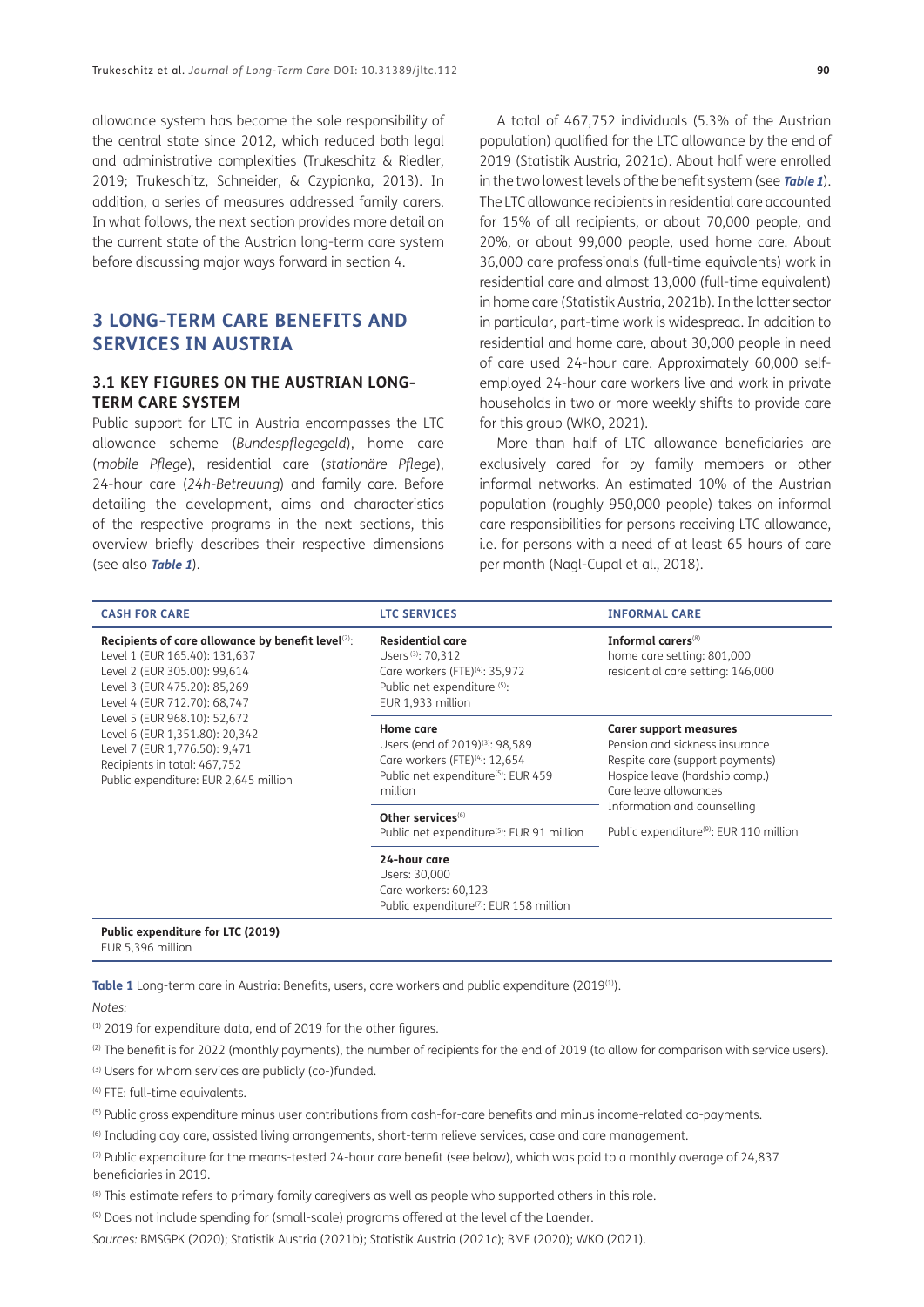Applying a very broad definition for dependency, the [European Commission \(2021b\)](#page-10-1) estimated coverage rates for LTC services and cash benefits for the dependent population aged 65 or older in 28 European countries. For Austria, coverage with cash benefits was estimated at 60% in 2019, which substantially exceeded the EU average (33%). Accordingly, Austria ranked 4th in coverage with cash benefits (after Poland, Finland and Sweden). Austria's coverage rates for home care (12%) and institutional care (9%) were substantially below the EU average (26% and 15%, respectively). Austria ranked 22nd in each LTC setting (home care and institutional care), close to Germany and Poland. These estimates, however, neither account for the amount (or quality) of services received nor do they reveal any within-country variation. In addition, these LTC service coverage rates are much lower than LTC service coverage rates published in Austrian reports [\(Rechnungshof Österreich, 2020\)](#page-11-0), as these national reports define the dependent population much more narrowly (LTC allowance beneficiaries, i.e., persons of all ages needing at least 65 monthly care hours) and provide only combined coverage rates for both LTC service settings.

Austria's public LTC expenditure is in line with the EU average, below the level of the Nordic countries, but above the respective levels of Southern and Eastern Europe ([OECD, 2020a;](#page-11-0) [Eurostat, 2021\)](#page-10-1). In 2019, the total public expenditure for LTC allowances was EUR 2,645 million (0.7% of GDP). Residential care, day care, home care and other LTC-related services require users to copay from their pension or other income and from the LTC allowance (see the section on LTC services). Public net expenditure for these services is another EUR 2,483 million (0.6% of GDP; [Pratscher, 2021](#page-11-0)).

#### **3.2 LTC ALLOWANCE**

The LTC allowance, implemented in 1993 as a taxfunded cash benefit, aims to enable care-dependent people to organise their care themselves by increasing their purchasing power. It was designed as a lump-sum contribution to partly cover the costs of care. Today, two (parafiscal) social insurance bodies manage the LTC allowance: the Austrian Pension Insurance Agency and—in case of an occupational disease or accident the Austrian Workers' Compensation Board.

In 2019, 467,752 people (i.e., 5.3% of the Austrian population) received an LTC allowance (Statistics Austria, 2021a). It is a nationwide monthly cash benefit for people in persistent need (more than six months) of a substantial level (more than…) of care, personal support and/or nursing. Access to and levels of the LTC allowance are granted on a care-needs basis only (i.e., do not depend on other personal characteristics, such as age, income, wealth, region, cause of care dependency or the availability of informal care ('carerblindness')). The LTC allowance is paid to people living in Austria. Under certain conditions, it can be transferred to eligible recipients in countries of the European Economic Area (EEA) or Switzerland. People meeting the eligibility criteria have a legal entitlement to the benefit and are able to appeal any negative decision.

As **[Table 2](#page-3-0)** shows, the LTC allowance features seven benefit levels reflecting differing degrees of care need. Up to level 5, the benefit level is only determined by the care hours needed to cope with the limitations. From level 5 on, distinctive care characteristics are also taken into account. A needs assessment, conducted by a physician (first assessments) or a registered nurse (reassessments), considers the time needed for (instrumental) activities of daily living. An additional lump sum of 25 hours is added for people with severe mental health conditions, dementia in particular. People with specific needs, however, are automatically assigned to a certain minimum level, for example, wheelchair users to level 3 to 5 (according to diagnoses and limitations), severe visually impaired (level 3), blind (level 4) and deaf and blind people (level 5). The LTC allowance is paid directly to the care-dependent person living in place, if not hospitalised. Where the cash benefit's purpose cannot be achieved, the LTC allowance is replaced by an in-kind benefit or service of equal value. For people living in care

| <b>LEVELS</b> | <b>CARE HOURS PER MONTH</b>                                                                                      | <b>LTC ALLOWANCE PER MONTH</b> |  |
|---------------|------------------------------------------------------------------------------------------------------------------|--------------------------------|--|
| Level 1       | More than 65 hours                                                                                               | EUR 165.40                     |  |
| Level 2       | More than 95 hours                                                                                               | EUR 305.00                     |  |
| Level 3       | More than 120 hours                                                                                              | EUR 475.20                     |  |
| Level 4       | More than 160 hours                                                                                              | EUR 712.70                     |  |
| Level 5       | More than 180 hours and extraordinary care efforts required                                                      | EUR 968.10                     |  |
| Level 6       | More than 180 hours and care cannot be coordinated in terms of<br>time or permanent presence of a carer required | EUR 1,351.80                   |  |
| Level 7       | More than 180 hours and unable to move                                                                           | EUR 1,776.50                   |  |

<span id="page-3-0"></span>**Table 2** LTC allowance levels (2022).

*Source:* [oesterreich.gv.at \(no date\)](#page-11-0). Translation by the authors.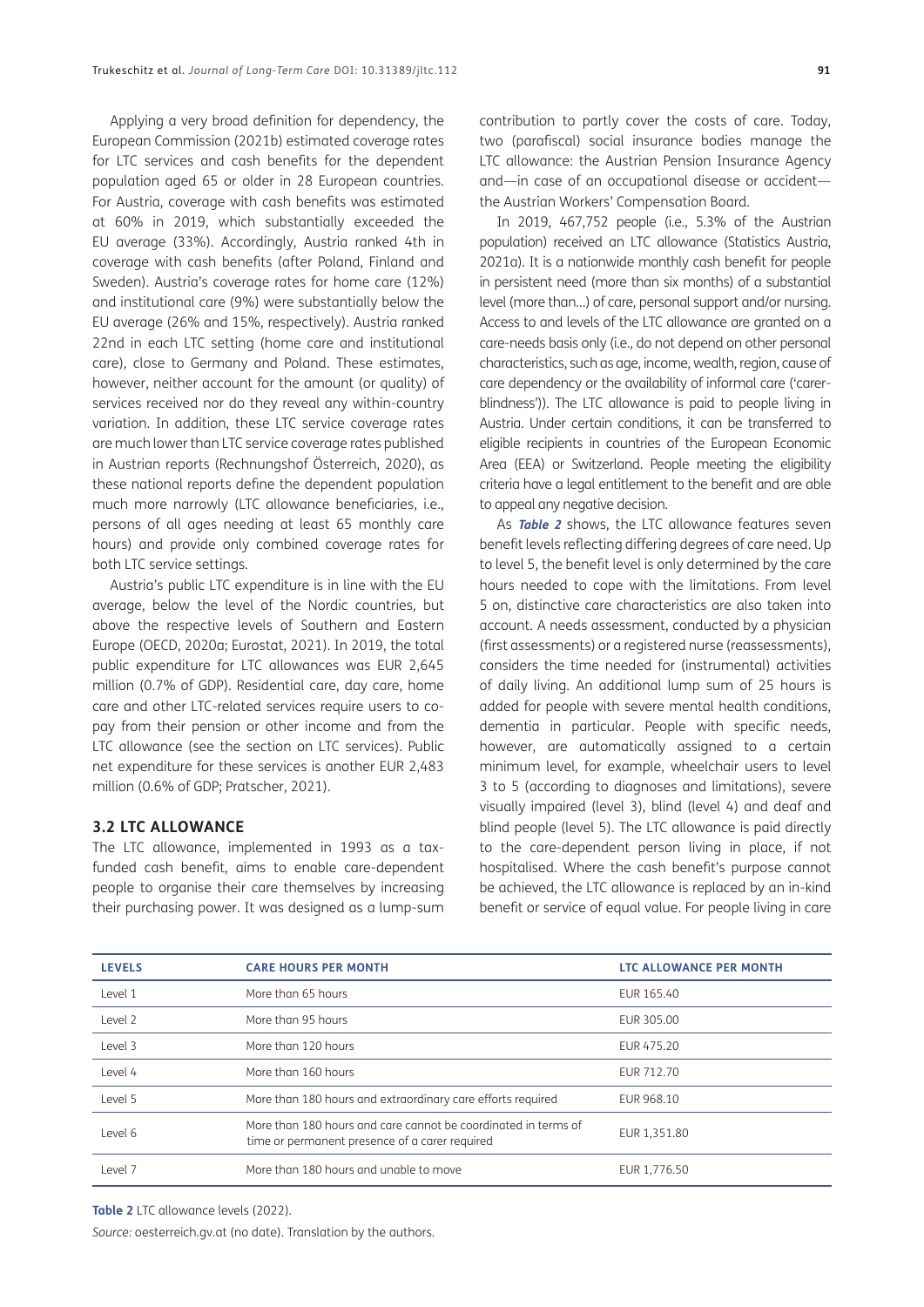homes, up to 80% of the LTC allowance is transferred to the care home provider.

In 2005, the Home Visit and Counselling Programme (HVCP) was established to monitor the quality of care in private households receiving LTC allowance ([Trukeschitz,](#page-12-0) [2010](#page-12-0)). A registered nurse arranges an appointment (on a voluntary basis) to provide LTC allowance recipients and their informal carers on site free advice and support tailored to their specific needs. In 2018, obligatory home visits were introduced for households claiming support for 24-hour care. In 2019, a pilot tested unannounced visits in two provinces (Vienna and Tyrol). More than 20,000 LTC allowance recipients received a visit as part of the HVCP in 2019. On top of the HVCP, informal carers of LTC allowance recipients have been able to request a series of up to three talks with a psychologist or social worker (*Angehörigengespräche*) since 2016. These talks aim to maintain or improve informal carers' health and quality of life by providing advice and information. [\(BMSGPK, 2020\)](#page-10-1)

#### **3.3 LTC SERVICES**

The Austrian Constitution assigns competences for LTC services to both the central state and the Laender. The central state is responsible for framework legislation of social welfare and nursing homes. Each of the nine Laender has the right to issue their own laws to implement LTC services and is obliged to support LTC service provision financially. As a result, regulation, funding, supply, service names, prices and use of LTC services vary substantially across the nine Laender (for details, see [Trukeschitz & Schneider, 2012\)](#page-13-0). Article 15a of the constitution allows governmental levels to negotiate agreements to specify competences. For LTC services, such an agreement was reached in 1993. It requires each of the Laender to provide for specific types of LTC services and to maintain a minimum quality of LTC services according to its regional requirements and development plans (*Bedarfs-und Entwicklungsplan*). In addition to the Laender, but without legal competences, important players are also districts (*Bezirkshauptmannschaften*), communities (*Gemeinden*) and other public bodies, such as communities joining for providing care and support (*Sozialhilfeverbände).* ([Trukeschitz et al., 2013\)](#page-13-0). In Austria, public and private (for- and non-profit) agencies provide LTC services, with public and non-profit organizations serving as the main providers of care homes and non-profit organizations serving as the predominant institutional form for home care service provision.

LTC services for people in need of care include home care (including care, support with (instrumental) activities of daily living, long-term nursing care (*Hauskrankenpflege*) and end-of-life care), residential care and day care as the most important services. In addition, short-term care in care homes, case and care management, alternative housing and relief services are

available to promote and maintain a self-determined lifestyle ([BMSGPK, 2020\)](#page-10-1). Short-term nursing home care (*medizinische Hauskrankenpflege*), however, differs from other LTC services, as costs are fully covered by social health insurance for a limited number of days ([Trukeschitz et al., 2013\)](#page-13-0).

In line with Austria's federalist system, the Laender are responsible for ensuring LTC service quality, guided by a rough set of national minimum standards issued in 1993. LTC quality regulations on the national and Laender level mainly address structural aspects (e.g., workforce and infrastructure characteristics) and some process-related aspects (e.g., requirements to record care activities) but hardly any outcome-focused aspects. Recently, the Austrian Court of Audit ([Rechnungshof Österreich, 2020\)](#page-11-0) recommended developing nationwide definitions and objectives of LTC process quality and outcomes, including related indicators.

Two nationwide initiatives aim to support providing good quality of LTC. On the one hand, the National Quality Certificate for Care Homes (NQZ), awarded in 2009 for the first time, also facilitates self-regulation of service provision in care homes [\(Trukeschitz, 2010](#page-12-0)). Care homes may receive a subsidy to prepare and implement the NQZ. In 2017, the Laender were obliged to assure that 50% of care homes use a quality management system by 2021. On the other hand, the national Home Visit and Counselling Programme (HVCP), piloted in 2009, offered on-site counselling and improved the database on living conditions and LTC quality in care-dependent community-dwelling people. Since 2012, the HVCP also collects data on care outcomes using an adapted version of the Adult Social Care Outcomes Toolkit (ASCOT) ([BMSGPK, 2021](#page-10-1)).

In 2019, the gross expenditure for LTC services (excluding nursing home care) was EUR 4.2 billion. Of the expenditures, 36% resulted from out-of-pocket payments of LTC service users, the Laender and municipalities covered 59% and 5% was paid by other public means, such as the health fund of a province or a VAT refund. Gross expenditures increased by over 25% from 2014 to 2019, with Laender and communities increasing their contributions by 88% ([Statistik Austria,](#page-12-0)  [2020,](#page-12-0) own calculations).

In response to growing concerns with increasing costs for LTC service provision, the LTC fund (*Pflegefonds* (PFG), the 'Care Fund Act') was implemented in 2011. Two ministries (Social Affairs and Finance) administer the LTC fund. By granting earmarked financial transfers via the LTC fund, the central state supports the Laender and communities to improve and expand their LTC services, and it seeks to better align the supply of LTC services across Austria by providing targets of service coverage. In 2021, the Laender should aim to provide LTC services (including 24-hour care) to 60% of all LTC allowance recipients (*Richtversorgungsgrad*). At the same time, the Care Fund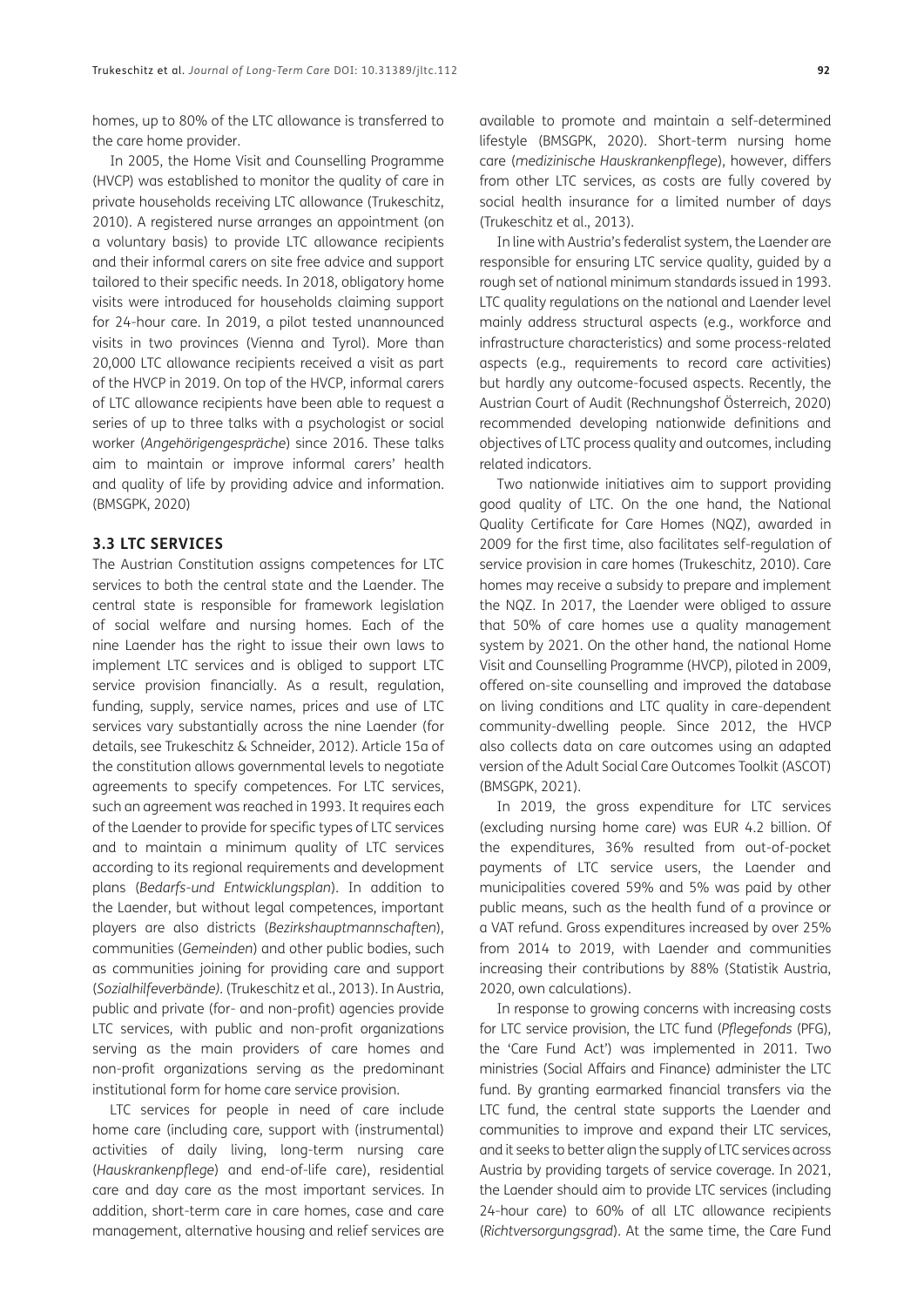currently restricts the Laender's annual increase of LTC service-related gross expenditures to a maximum of 4.6%.

The Austrian Court of Audits ([Rechnungshof Österreich,](#page-11-0) [2020\)](#page-11-0) recently reported the LTC service coverage rates for LTC allowance beneficiaries for 2016. Across all LTC services, regional coverage rates ranged from 63% (Burgenland) to 86% (Vorarlberg) and thus met the target of 60% (*Richtversorgungsgrad*). However, the Austrian Court of Audits also criticized such data as not suitable for monitoring, as they do not account for different types of LTC services. According to their own calculations, in 2016, some 16% received institutional care for an entire year; 6.3% received 24-hour care at home (see next section). Due to lack of data, no coverage rates could be calculated for other community-based LTC services, such as home care.

In 2011, the LTC fund provided up to EUR 100 million; the financial means available increased every year with the exception of 2016 and 2017. In 2021, EUR 417 million are available. The LTC fund deducts parts of the tax revenues charged by the central state (*Vorwegabzüge*) before they are shared with other levels of government (*gemeinschaftlichen Bundesabgaben*). From 2017 to 2021, additional funding of up to EUR 18 million was provided to expand end-of-life care. For this LTC service, equal parts of funding come from the central state, the Laender and the social insurance agency.

#### **3.4 24-HOUR CARE**

From the late 1990s, private households in Austria started to employ migrant care workers from neighbouring Central and Eastern European countries for the provision of LTC. Two care workers stayed as live-ins in the private household of the users and replaced each other in two or more weekly shifts. This mode of caregiving was soon more widely used, leading to a growing market for migrant care work in the early 2000s. However, the market initially developed outside labour and social security regulations, becoming an openly accepted grey economy of care. It became a major political issue before the 2006 national elections, when these arrangements were found to be illegal. Soon, there was broad political consent on the urgent need to regularise the arrangements without endangering the availability of this source of caregiving. After the election, respective legal changes were implemented.

A central part of the 2007 reform was a new national law regarding personal care work in private households (*Hausbetreuungsgesetz*), which established the possibility for migrant care work in private households to be categorized as self-employment (alongside the possibility to establish an employer-employee relationship, an option not taken up in reality). Self-employment allows flexibility in work schedules; furthermore, it allows for a continuation of two to more weekly shifts. Therefore, it is not bound to specific regulations typical for employeremployee relationships (e.g., minimum wage or sick leave regulations). To cover at least a portion of additional costs arising with the regularisation, a new financial support scheme for 24-hour care was introduced. The meanstested benefit (which depends on income rather than assets) reaches a maximum of EUR 550 per month in the case of two self-employed care workers on rotational shifts.

By the end of 2019, around 60,000 self-employed care workers from Central and Eastern European countries were active in Austrian households. The majority originate from Romania and Slovakia. An estimated 30,000 households use this care arrangement, in which two care workers per household usually alternate two or more weekly shifts. In the political discourse, the relevance of 24-hour care to recipients of the LTC allowance is often assessed as small scale. However, in contrast, the number of 60,000 migrant care workers is greater than the total number of care workers (in fulltime equivalents) in the residential and the home care sector combined [\(Österle, 2018](#page-11-0)).

The Austrian approach to regularisation of migrant care work in private households is successful in terms of take-up but has weaknesses in certain areas. Despite 24-hour care becoming an additional pillar of the Austrian LTC system, it remains a mode of care provision that is very weakly integrated into the overall system. The Austrian case further shows that legality does not systematically ensure quality of care work and of care work arrangements [\(Aulenbacher, Schwiter & Lutz,](#page-10-1)  [2021;](#page-10-1) [Österle & Bauer, 2016](#page-11-0); [Schmidt et al., 2016\)](#page-12-0). Migrant care work in private households remains a highly precarious arrangement, with vulnerabilities on the side of the user and of the care workers. In practice, the quality of the arrangements and of care work is co-determined by the role of intermediaries [\(Leiber,](#page-13-0)  [Rossow, Österle, & Frerk, 2021\)](#page-13-0), but registration and a voluntary quality certificate for intermediaries remain the only systematic measures of quality assurance in this market. The implications of the COVID-19 pandemic have further aggravated these vulnerabilities (see section 4; [Leiblfinger et al., 2020;](#page-11-0) [Leichsenring, Schmidt](#page-11-0)  [& Staflinger, 2021](#page-11-0)).

#### **3.5 POLICIES IN SUPPORT OF INFORMAL CARE**

Family caregivers form an explicit target group in Austrian LTC policy [\(Bundeskanzleramt, 2020\)](#page-10-1), both as co-producers of care and as co-clients who share knock-on effects of care dependency. The LTC allowance and improved access to care services first address care recipients but also benefit their families ([Pallinger &](#page-11-0)  [Pfeiffer, 2013,](#page-11-0) p. 284). In addition, family carers can obtain support in their own right, given their care-related risks in terms of physical and psychological health, forgone labor market and career opportunities and medium- and long-term financial well-being (Schneider, Sundström, Johannson, & Tortosa, 2016).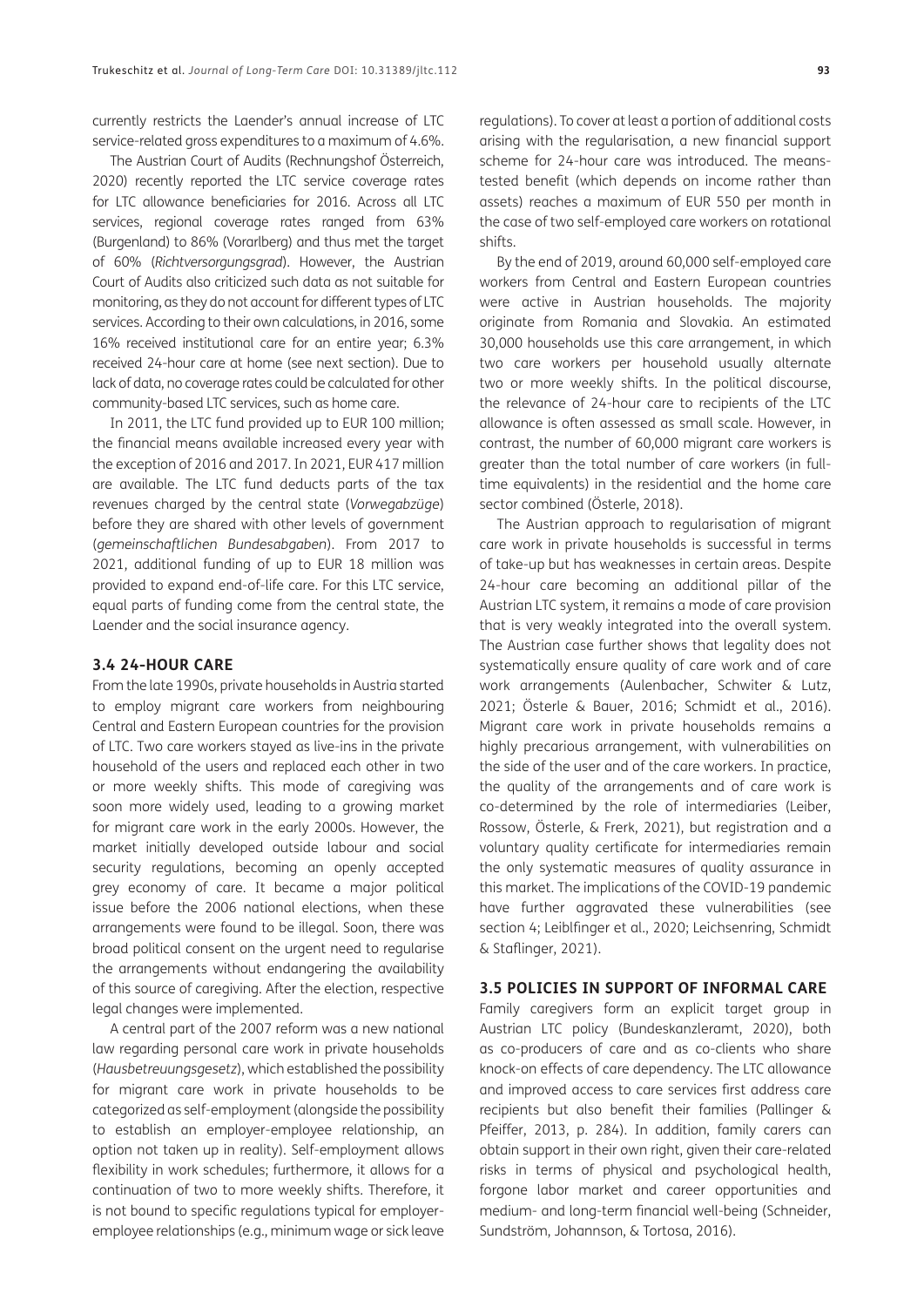Austria's carer support policy has evolved at a very slow pace and in a piecemeal fashion. The 1993 reform legislation initially focused on family carers' access to social insurance. It took policymakers until 1997 to address pension insurance coverage (subsequently expanded in 2005, 2007, 2009 and 2015). This was followed by legal underpinnings for family hospice leave (2002), respite care (2004), improved sickness insurance coverage (2009), care leave and part-time work options (2014), psychosocial support and counselling (2015) and legislation to strengthen consideration of family caregiving in inheritance matters (2015). In expenditure terms, social insurance coverage is the single most important measure, with EUR 86 million spent in 2019 (80% of monetary support for family carers).

Four points stand out in the development of carer support policies in Austria. First, eligibility rules for most benefits are tight, targeting high-intensity family carers. Access to the vast majority of measures is limited to family carers of LTC allowance beneficiaries in need of at least 120 hours of care per month. For some benefits, additional eligibility rules apply (e.g., qualifying periods, social hardship). As a result, family carers of some 50% or less of all LTC allowance recipients are eligible for support from the central government. The actual count of beneficiaries is lower by far, suggesting moderate takeup.

Second, supporting parents who care for disabled or severely ill children and—more recently—dementia caregivers seems to assume high priority. Carers for severely ill children were first to benefit from provisions related to social insurance. Support for this group of carers tends to be more generous and taps into a ringfenced funding source for family support.

Third, until recently, policies (pre)supposed that care is the predominant activity for a key family carer. With the introduction of care leave legislation in 2014 and changes in eligibility rules for social insurance benefits in 2015, a new policy approach to combining work and caregiving has emerged, allowing families to share caregiving responsibilities.

Fourth and last, while family care amounts to about 70% of all care provided [\(Famira-Mühlberger & Firgo,](#page-11-0) [2019](#page-11-0), p. 151), it still appears to be taken for granted. There is no systematic and regular statistical tracking of this group. In 2019, total public spending on LTC reached EUR 5.2 billion, of which 110 million—about 2.1%—went into supporting family carers in their own right (see **[Table 1](#page-2-0)**).

## **4 LONG-TERM CARE IN AUSTRIA: RECENT POLICY RESPONSES AND THE WAY FORWARD**

After outlining the current system of LTC in Austria, in this section, we discuss ways forward to strengthen

LTC policies and practices for people in need of LTC, their families, care workers and care organisations. The topics chosen for this section represent LTC policy areas that are core for creating a sustainable LTC system and approaches repeatedly addressed in policy documents, in stakeholder opinions and in broader public discourses nationally and internationally. Not least, in early 2020, the Austrian government announced a major LTC reform process and started a strategy process involving LTC stakeholders (*Task Force Pflege*, 'Task Force Long-term Care'). The resulting report was published in spring 2021 ([Rappold et al., 2021](#page-11-0)). This policy reform process started just before the outbreak of COVID-19. The pandemic has since had huge implications for the policy process, but above all for those in need of LTC [\(Rocard, Sillitti & Llena-](#page-12-0)[Nozal, 2021\)](#page-12-0), for informal carers (e.g., [Eurocarers/IRCCS-](#page-10-1)[INRCA, 2021](#page-10-1)), for migrant care workers (e.g., [Leiblfinger et](#page-11-0)  [al., 2020\)](#page-11-0), for staff in nursing homes and mobile services ([Schmidt et al., 2020\)](#page-12-0) and the steering and coordination of LTC systems (e.g., [Leichsenring, Schmidt & Staflinger,](#page-11-0)  [2021\)](#page-11-0). Building on this context, our discussion focuses on three main fields of action: policy approaches to combat staff shortages, empower informal care and strengthen the role of digital transformation for LTC in Austria.

#### **4.1 ADDRESSING STAFF SHORTAGES IN LTC**

Across the OECD world, the care workforce is a main concern for LTC policies (e.g., [OECD, 2020b](#page-11-0); Eurofound, 2020; or a special issue in the *Gerontologist*, see [Meeks](#page-11-0)  [& Degenholz, 2021](#page-11-0)). Debates involve current and future staff shortages but also fighting undeclared work or precarious working conditions. Underlying concerns about impediments to attracting workers into LTC jobs and retaining workers in these jobs include issues of pay, workload and conditions of work, skills gaps and a lack of resources and support. Austria is no exception. Staff shortages are identified in several Austrian studies ([Famira-Mühlberger & Firgo, 2019](#page-11-0); [Rappold & Juraszovich,](#page-11-0)  [2019\)](#page-11-0), and workforce issues are repeatedly emphasised in the public discourse that further intensified during the COVID-19 pandemic. The LTC Taskforce agenda [\(Rappold](#page-11-0)  [et al., 2021\)](#page-11-0) identified three aims to address professional care work shortcomings, including making professional care work more attractive, motivating and training young individuals for careers in care work and improving conditions for care work.

In practice, Austria has started to establish a variety of new opportunities to (re-)enter care work. In 2016, a new two-year program for care assistants was established. From 2020, upper secondary schooling (for three or five years) with a major in social care became available in several pilot programs. The Austrian labour market service offers several financial support schemes for (re) qualification in health and long-term care, in regular educational programs and in programs addressing unemployed persons ([Auer et al., 2021\)](#page-10-1). Another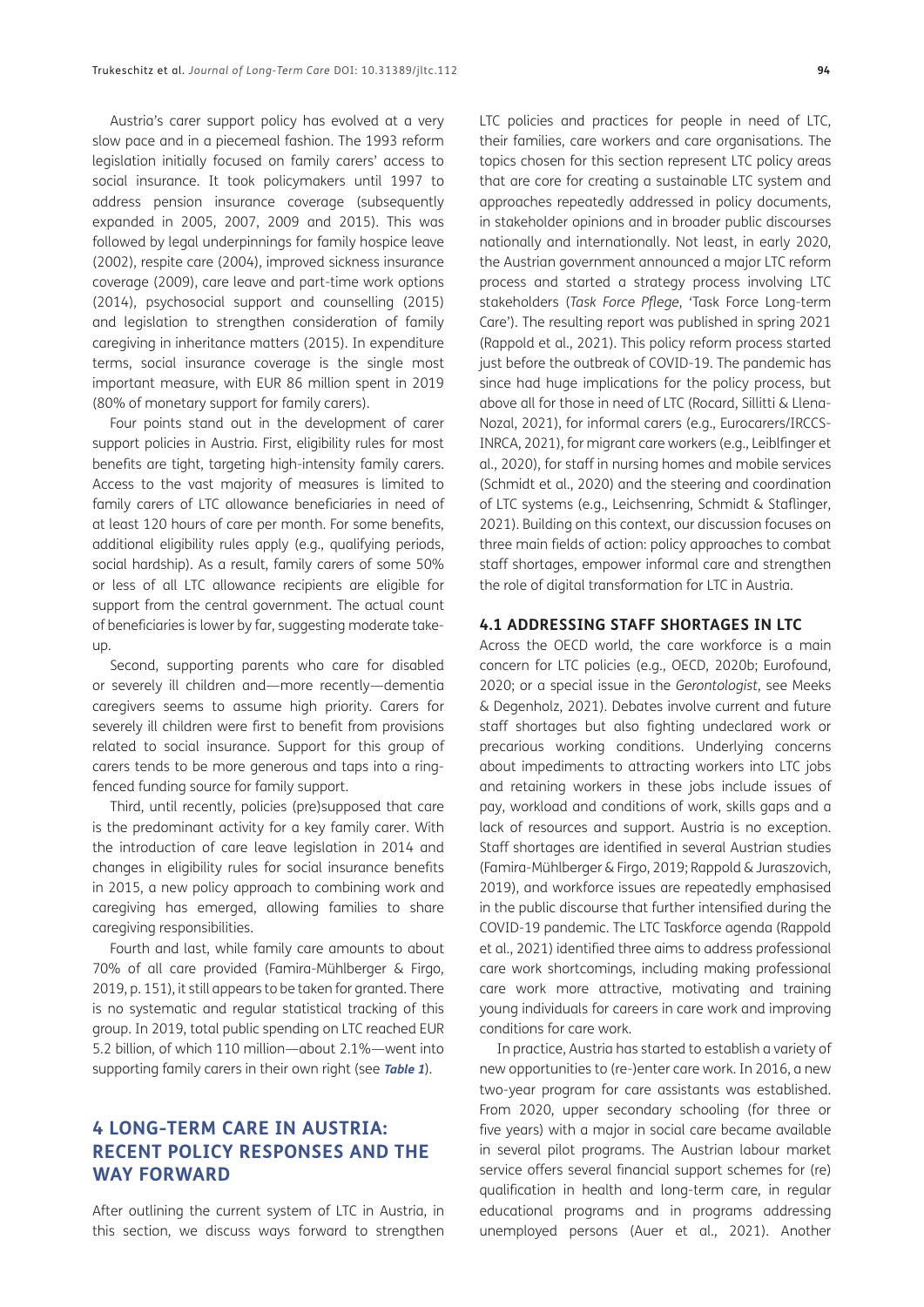proposal (*Pflegelehre*, apprenticeship in care work and nursing) follows successful vocational training programs in other areas linking schooling and working in the job. In general, these training programs are designed to begin at the age of 15, which is a major critique among several stakeholders, including representatives of care workers. Finally, a recent pilot allowing family carers to be employed formalizes family care while also promoting a pathway into paid care work (see next section).

Another bundle of policy proposals addresses working conditions and pay. These include debates about a general work-time reduction to 35 hours per week as well as an announcement in one Austrian province (Tyrol) to harmonise wages of professional care workers in nursing homes to those in the hospital sector. While there are many calls to make LTC more attractive and to improve the image of care work, there are also measures that might constrain these endeavours and lead to supporting 'cheaper' care work options. Whenever there is a discussion about how to fight longterm unemployment, care work is presented as a job opportunity, which for many is just another sign of the devaluation of care work in society. Similarly, financial support for migrant care work in private households is support for care work that is regularised in the Austrian context (different from many other European countries). But a lack of qualification requirements and minimal measures of quality assurance in this sector undermine the demands for further professionalization and decent work in the care sector. [\(Aulenbacher et al., 2021;](#page-10-1) [Österle,](#page-11-0) [2018](#page-11-0)) While there is broad consensus about workforce issues, policies and practices are hugely challenged by cost containment efforts in LTC.

### **4.2 FROM EMPOWERING TO FORMALIZING INFORMAL CARE**

As discussed above, the scope of support for informal care in Austria has increased considerably over the past decades in terms of social rights, time rights and access to cash support. [Le Bihan, Da Roit and Sopadzhiyan](#page-11-0) [\(2019\)](#page-11-0) pointed to three factors explaining the expansion of carer support policies in seven European countries, including Austria. First, interest in family care increased due to efforts to contain public spending on LTC. Second, to increase female labour market participation, there was a political push towards better reconciliation of work-and-family responsibilities. Third, caregivers' organizations (established in 2009 in Austria) contributed to advancing support policies and empowering informal carers. The one element still not featured in federal support for informal carers in Austria is a carer allowance (i.e., a monthly compensation for informal care that contributes to formalizing informal care).

A recent policy innovation on the Laender level is addressing this very gap. Since October 2019, one of the Laender (Burgenland) has spearheaded the development

of a model which permits family carers to be hired [\(Land](#page-11-0)  [Burgenland & FH Burgenland, 2019\)](#page-11-0). Burgenland's pilot program avoids a direct employment relationship between the person in need of care and a family carer. It employs family carers through the publicly owned noncommercial company *Pflegeservice Burgenland GmbH (PSB)*. The pilot will be assessed in 2022, after two years in operation. Oberösterreich will follow suit in summer 2021 [\(Gerstorfer, 2021\)](#page-11-0), [Vorarlberg \(AK Vorarlberg 2021\)](#page-12-0) as well as Kärnten and Vienna [\(Scherndl, 2020](#page-12-0)) explore a similar move. Because of this bottom-up rollout, Austria could formalise a noticeable number of (predominantly high-intensity) family care arrangements.

Burgenland's employment scheme (*Anstellungsmodell*) is directed at working-age family carers who provide care to an LTC allowance beneficiary with an assessed care need of level 3 or higher. As displayed in **[Table 3](#page-8-0)**, the scheme offers fully socially insured part-time employment to family carers of LTC allowance recipients in level 3 or 4 and full-time employment for recipients with higher care needs (levels 5 to 7). Accordingly, monthly net income ranges between EUR 1,022 and EUR 1,700. The employment offer to family carers is conditional on their taking 100 hours of free basic training within the first year of the contract. The province offers financial support to train as a home help (*Heimhilfe*), a qualification requiring 200 hours of theoretical instructions and 200 hours of mandatory practical training. ([Land Burgenland & FH](#page-11-0)  [Burgenland, 2019;](#page-11-0) [Pflege Service Burgenland GmbH,](#page-11-0)  [2020\)](#page-11-0).

The cost of the informal carer's employment is shared between the care recipient and the Land. Care recipients in need of level 3 contribute 90% of their LTC allowance; those in level 4 or higher contribute 80%. In addition, care recipients' income will be claimed up to Burgenland's social assistance reference rate for single persons (EUR 949 per month in 2021). However, households opting into the scheme can use neither home care services nor 24-hour care (to avoid double subsidy). The projected annual public cost after the end of the build-up phase is estimated at EUR 13 million for 600 employment contracts ([Land Burgenland & FH Burgenland, 2019\)](#page-11-0) more than 10% of the amount currently spent on carer support at the federal level (see **[Table 1](#page-2-0)**).

In a summary assessment, Burgenland's pilot could avoid social risks known from other models of employing family carers–different kinds of income risk, loss of social security entitlements and being financially dependent on other family members [\(Frericks, Jensen & Pfau-Effinger,](#page-11-0)  [2014\)](#page-11-0)—and may safeguard care quality. The net income in the full-time-employment variant corresponds to the collectively agreed upon entry-level salary for home helpers and exceeds the median net income of employees in the health and social services sector. The according contributions to social security reduce potential long-term losses in pension entitlements.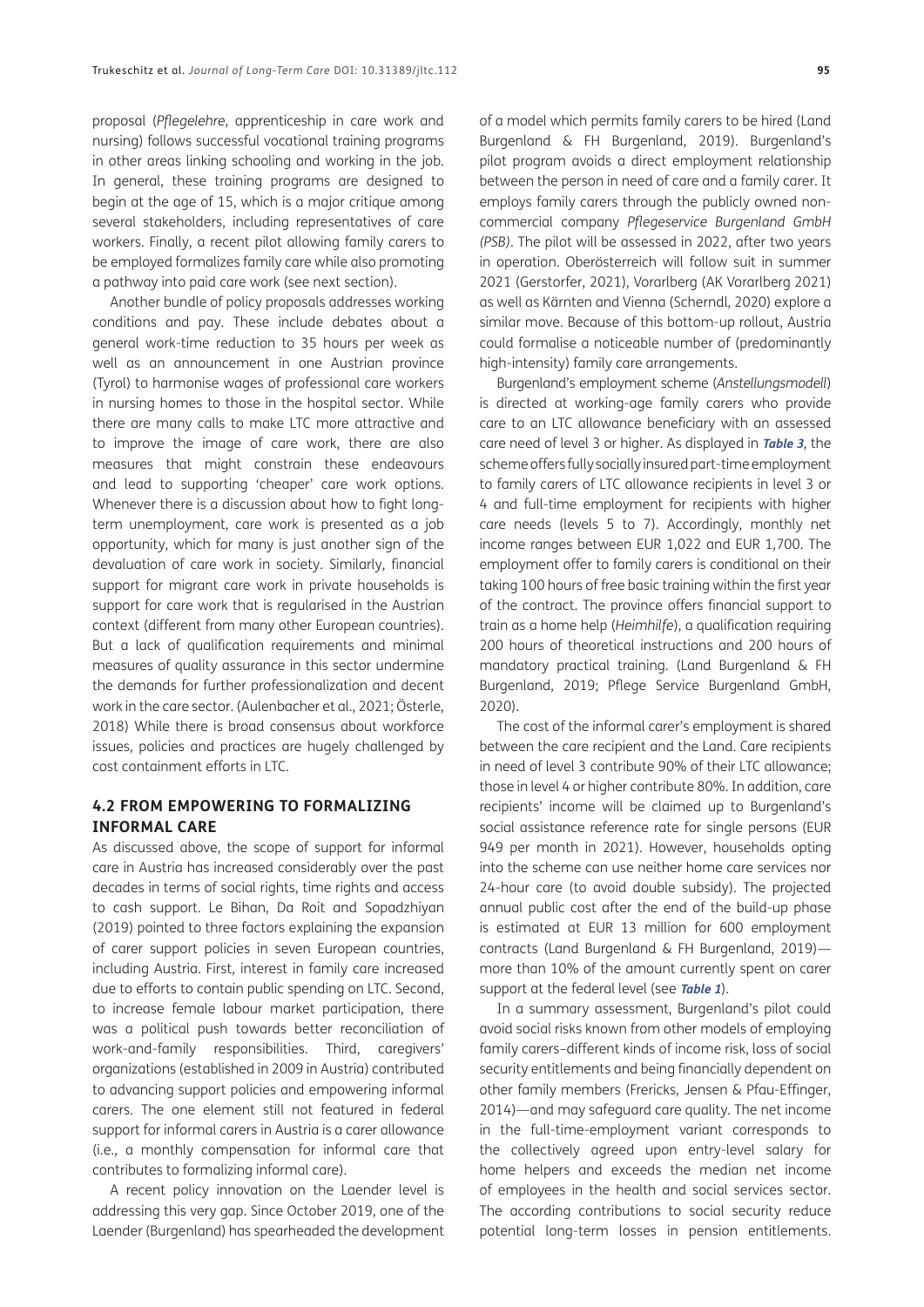| <b>MODEL</b> | <b>CARE ALLOWANCE</b><br><b>LEVEL OF CARE</b><br><b>RECIPIENT</b> | <b>DEDUCTIBLE FOR PERSON IN</b><br><b>NEED OF CARE</b>                                     | <b>EMPLOYMENT</b><br><b>CONTRACT</b><br><b>OPTION</b> | <b>CARER'S NET</b><br><b>MONTHLY</b><br><b>INCOME</b> | <b>OBLIGATORY</b><br><b>SUPPORT</b><br><b>VISITS</b> |
|--------------|-------------------------------------------------------------------|--------------------------------------------------------------------------------------------|-------------------------------------------------------|-------------------------------------------------------|------------------------------------------------------|
|              | Level 3                                                           | $90\%$ of care allowance + income<br>exceeding social assistance ref.<br>rate <sup>1</sup> | 20 hours/week                                         | EUR 1022.21                                           | 1 per month                                          |
|              | Level 4                                                           | 80% of care allowance + income<br>exceeding social assistance ref.<br>rate <sup>1</sup>    | 30 hours/week                                         | EUR 1,442.29                                          | 2 per month                                          |
| 3            | Levels 5 to 7                                                     | Level 5: 80% of care allowance<br>+ income incl. exceeding social<br>assistance ref. rate  | 40 hours/week                                         | EUR 1,750.49                                          | Level 5: 2 per<br>month                              |
|              |                                                                   | Levels 6 and 7: 60% of care<br>allowance + income exceeding<br>social assistance ref. rate |                                                       |                                                       | Levels $6$ and $7:1$<br>per week                     |

<span id="page-8-0"></span>**Table 3** Burgenland's employment models for family carers.

*Notes:* (1) Social assistance reference rate for single persons (EUR 949 in 2022).

*Source:* Pflege Service Burgenland GmbH ([2022](#page-12-0)), translation by the authors.

The option to train as home help addresses the income insecurity associated with the random end of their family caregiving spell. Finally, care quality protection is stronger than in non-formalized, family-only, care arrangements, as support visits and basic training are mandatory.

The LTC-Taskforce has identified and sketched out a raft of further potential improvements to supporting family carers in Austria [\(Rappold et al., 2021\)](#page-11-0). Most suggestions concern better access to existing support and relief services, particularly in terms of availability, affordability and (spatial) accessibility. This includes establishing regional contact points for family carers (to better deliver information and counselling or outreach services). The Taskforce report gives specific attention to working family carers and young carers. It proposes making care leave accessible for non-cohabiting family carers, suggests care leave periods of up to one year with improved dismissal protection and recommends accounting for caregiving spells in the pension system. Support for caring children and adolescents should be (i) identified earlier on, (ii) rights-based, (iii) embedded in daily life and (iv) explicitly considered in the training of pedagogical and social professions.

#### **4.3 DIGITAL TRANSFORMATION OF LTC IN AUSTRIA**

In many industries, digital transformation is changing production, distribution processes, business models and competition [\(OECD, 2018\)](#page-11-0) at an increasing pace. In particular, for personal service industries with a high level of co-production, such as long-term care (LTC), digital technology could affect service provision profoundly ([Lember, Brandsen & Tõnurist, 2019](#page-11-0)). Assistive technologies, tele-health and tele-care tailored to needs and processes are expected to facilitate scaling-up support, attract young people into care work, improve workflows and ensure quality of care

([OECD, 2020b\)](#page-11-0). However, digital transformation also comes with challenges for LTC. Sensor technologies that automatically transfer data to medical or care experts as well as robots and chat-bots may reduce the interaction between staff and patients [\(Lember, Brandsen & Tõnurist,](#page-11-0)  [2019\)](#page-11-0); data protection issues arise for one of the most vulnerable groups of society, prompting debates on trade-offs between safety and privacy.

While other Austrian industries increasingly benefit from digital technologies, LTC seems to lag behind ([Peneder, Firgo & Streicher, 2019](#page-11-0)), particularly home care. Although most Austrian home care organisations use specialised software for customer management, accounting and tour planning (e.g., MOCCA ONE, CareCentre), care records software has been less frequently implemented, and care networks still lack digital tools commonly used in other service industries (e.g., digital communication platforms). The development and testing of Active and Assisted Living (AAL) technologies is co-funded by national and European programs to increase the availability of new technologies for older people and care ecosystems and to enhance digital literacy and support self-determined living in place. The first Austrian pilot regions [\(Ates et al.,](#page-10-1)  [2017\)](#page-10-1) and European projects (with Austrian participation) tested bundles of technologies to increase comfort and security for older people with no or low care needs and to introduce them to tele-care and tele-monitoring systems and social inclusion applications. More recently, Austrian projects also focus on care-dependent people in general or with specific needs, their carers or care ecosystems (e.g., [AMIGO](#page-10-1), [Care about Care,](#page-10-1) [CARUcares,](#page-10-1) [CiM](#page-10-1), [LICA-App\)](#page-11-0). Others seek to improve data flows within care networks and between LTC and health care by both linking different LTC data sources and combining them with ELGA, the Austrian electronic health record (e.g., Linked Care project).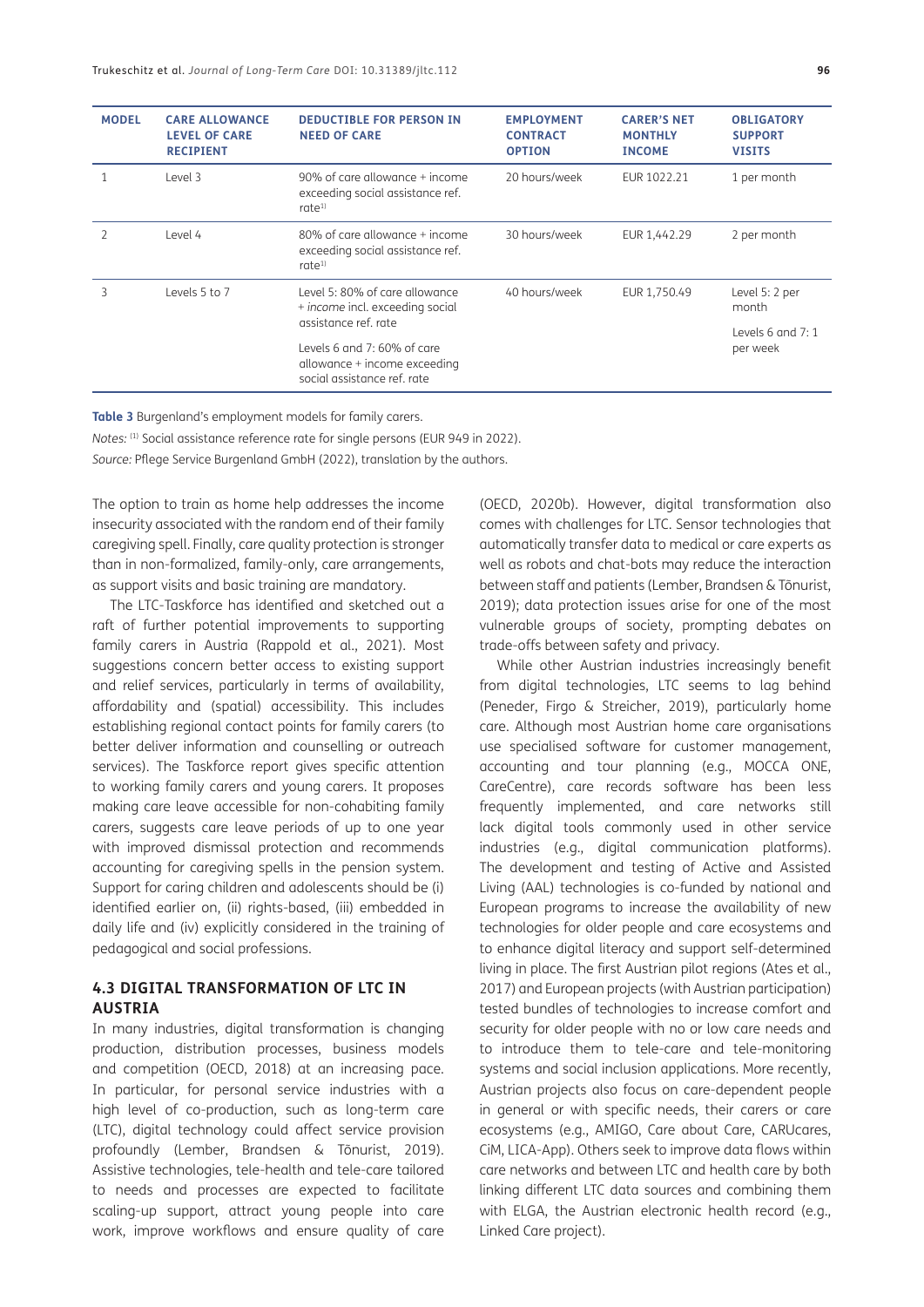The Austrian LTC-Taskforce Report ([Rappold et al.,](#page-11-0) [2021](#page-11-0)) explicitly addresses the role of new technologies for the upcoming LTC reform. It presents digitalisation as an opportunity for LTC, which should be expanded on via two approaches: by promoting and financially supporting assistive technologies as a means for the secure and self-determined life of care-dependent people and by expanding applied research and testing of digital and assistive technologies, with room for discussion of critical aspects, such as data protection, personal rights and ethics. In addition, new technologies are also perceived as a resource to support a further three core aims of the reform: (i) providing reliable care and increasing safety, (ii) improving care quality and (iii) promoting social coherence and reducing loneliness.

The current COVID-19 pandemic has not only revealed the limits of today's care arrangements but also shown new ways and potential benefits of implementing new technologies into care settings. ICT offers approaches to improve information exchange, coordination and care management while also raising challenges in how to deal with big data, personal data and rights. Taken together, Austria as well as European societies have to re-think the role of digital tools for LTC, which will change LTC as we know it today.

## **5 DISCUSSION**

In Europe, the 1990s mark a turning point for organising public support and benefits for people in need of LTC and informal carers. Although different in their characteristics, these LTC systems face similar challenges resulting from population aging, economic pressures, societal changes and, recently, global health crises. This paper set out to provide details on the Austrian LTC policy approach, including its historical roots and the current policy instruments in response to the risk of dependence on personal help and support. In the second part of this paper, we discussed three areas of LTC—staff shortage, informal care and digitalisation—provided an overview of the current developments and an outlook to options for policy responses as part of the LTC reform process.

Austria's LTC policy design differs from other policies addressing social risks in Austria. Social protection against the risks of sickness, unemployment and retirement is organised as social insurance and mainly funded by the contributions of employees and employers. In contrast, LTC benefits and services are tax-funded. Legal and administrative competencies for the LTC cash benefits (LTC allowance and 24-hour care support) are with the central state and competencies for LTC services with the nine Laender, with no or little national coordination*.* This resulted in a high degree of regional variation in eligibility criteria, quality criteria, co-payment levels, wages and working conditions, which challenge providers, people in need of LTC and their families. People in need of both health care and LTC experience service gaps, unnecessary readmissions to hospitals, administrative burdens and reduced quality of life [\(Ilinca, Leichsenring](#page-11-0)  [& Rodrigues, 2018\)](#page-11-0) caused by the logics and workflows of the two systems. So far, initiatives to improve policy coordination in general have not shown enough effect, as reported by the Austrian Court of Audit [\(Rechnungshof](#page-11-0)  [Österreich, 2020](#page-11-0)). Thus, the report on the planned LTC reform (*Taskforce Pflege*) [\(Rappold et al., 2021\)](#page-11-0) also calls for a better policy collaboration and coordination. It specifies the need for common strategies for governance of LTC service provision; suggests better planning of needs and benefits, including minimum standards and data management; and identifies the need for a common framework (e.g., guidelines). This implies that sustainable changes in governance structures require the reallocation of legal and administrative competencies and their alignment with financial flows.

In Austria, monitoring, evaluating and (re-)designing LTC policy is substantially limited by insufficient availability, accessibility and quality of LTC data. Data on total LTC spending, covering both public and private spending, is lacking, as is a systematic account of the origin and use of public funds. Data reported for the country's Care Services Statistics (*Pflegedienstleistungsstatistik*) are incomplete and insufficient to assess the extent to which needs are being met. Thus, there is a clear need to improve the LTC data infrastructure to better inform the design of LTC benefits and their financing, which also includes better data access for researchers and the general public. The Ministry of Social Affairs pledged to coordinate efforts towards a revision of the Care Services Statistics but relies on the nine Laender to provide accurate and complete data. Further progress can be expected from passing the planned Freedom of Information Act (*Informationsfreiheitsgesetz IFG*) and following the implementation of a new Austrian Micro Data Centre of Statistics Austria in summer 2022. For both planned improvements, the required investment in data infrastructure is not just a matter of affordability but presupposes a more profound change in the mindset of the administration towards evidence-based policymaking.

The broad stakeholder involvement to set up a comprehensive LTC reform has identified further aims and measures in a number of areas of LTC ([Rappold et](#page-11-0)  [al., 2021](#page-11-0)), which are now waiting to be decided on and implemented. While policymakers have found it difficult to allocate enough funds to initiate comprehensive LTC reforms over the last decades, the COVID-19 pandemic has shown how quickly public funds can be shifted to reduce societal pressures in many areas of life. At the same time, the COVID-19–related additional budgetary burdens for public budgets will also place the Austrian LTC policy at a crossroads. Policymakers could opt to either profoundly overhaul the LTC system or continue in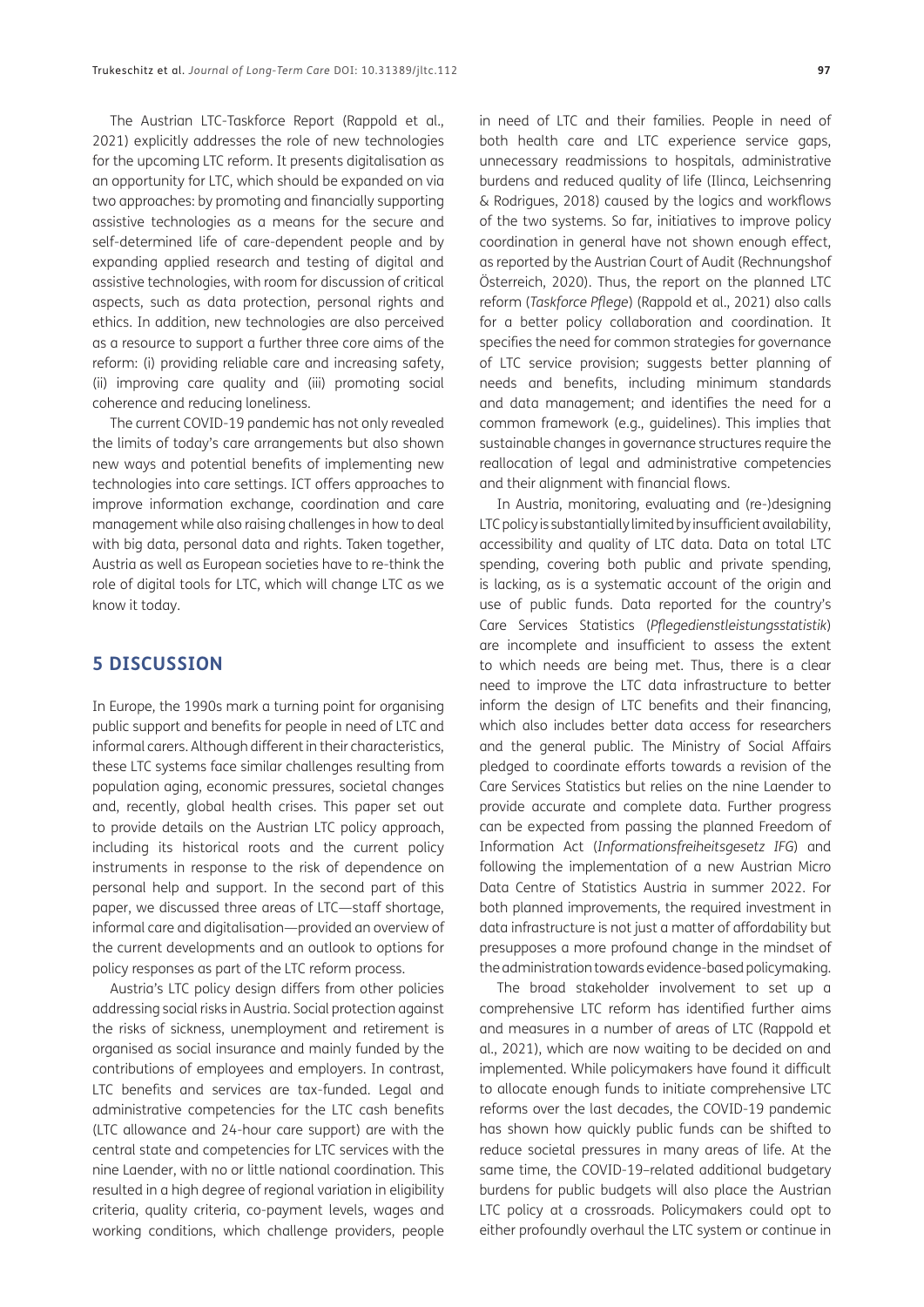<span id="page-10-1"></span>a piecemeal path. The former would require substantial investment in care infrastructure (e.g., staff, new service models, support for informal carers and digitalisation), and the latter would impel low-wage care provision, which would potentially cause increasing gaps in service provision. With the aging of the baby boomers, policy decisions are needed to invest in Austria's LTC system and enable sustainable support for all groups of the current and future LTC ecosystems.

## **COMPETING INTERESTS**

The authors have no competing interests to declare.

### <span id="page-10-0"></span>**AUTHOR AFFILIATIONS**

**Birgit Trukeschitz** *[orcid.org/0000-0002-2307-4200](https://orcid.org/0000-0002-2307-4200)* Vienna University of Economics and Business (WU), AT **August Österle** *[orcid.org/0000-0002-2213-8815](https://orcid.org/0000-0002-2213-8815)* Vienna University of Economics and Business (WU), AT **Ulrike Schneider** *[orcid.org/0000-0001-5444-3438](https://orcid.org/0000-0001-5444-3438)* Vienna University of Economics and Business (WU), AT

## **REFERENCES**

- **AMIGO.** (no date). Analysis and motivation of training activities for persons with dementia by social robotics with dialogue-based coaching. Available from: *[https://benefit](https://benefit-amigo.at/?lang=en)[amigo.at/?lang=en](https://benefit-amigo.at/?lang=en)* [Accessed 21 June 2021].
- **Ariaans, M, Linden, P** and **Wendt, C.** 2021. Worlds of long-term care: A typology of OECD countries. *Health Policy*, 125(5): 609–617. DOI: *[https://doi.org/10.1016/j.](https://doi.org/10.1016/j.healthpol.2021.02.009) [healthpol.2021.02.009](https://doi.org/10.1016/j.healthpol.2021.02.009)*
- **Ates, N, Aumayr, G, Drobics, M, Förster, KM, Frauenberger, C, Garschall, M, Willner, V,** et al. 2017. Assistive solutions in practice: Experiences from AAL pilot regions in Austria. *Studies in Health Technology and Informatics*, 236: 184–195.
- **Auer, E, Gatterbauer, M, Marte-Huainigg, J** and **Wach, I.** 2021. *Der Arbeitsmarkt im Bereich der Pflege älterer Menschen*. Available from: *[https://www.ams.at/content/dam/](https://www.ams.at/content/dam/download/arbeitsmarktdaten/%C3%B6sterreich/berichte-auswertungen/001_spezialthema_0421.pdf) [download/arbeitsmarktdaten/%C3%B6sterreich/berichte](https://www.ams.at/content/dam/download/arbeitsmarktdaten/%C3%B6sterreich/berichte-auswertungen/001_spezialthema_0421.pdf)[auswertungen/001\\_spezialthema\\_0421.pdf](https://www.ams.at/content/dam/download/arbeitsmarktdaten/%C3%B6sterreich/berichte-auswertungen/001_spezialthema_0421.pdf)*.
- **Aulenbacher, B, Schwiter, K** and **Lutz, H.** (Eds.) 2021. *Gute Sorge ohne gute Arbeit? Live-in-Care in Deutschland, Österreich und der Schweiz*. Weinheim and Basel: Beltz Juventa.
- **BMF.** 2020. *Teilheft. Bundesvoranschlag 2021. Untergliederung 21 Soziales und Konsumentenschutz. Stand. November 2020*. Vienna: Bundesministerium für Finanzen. Available from: *[https://service.bmf.gv.at/Budget/Budgets/2021/bfg/](https://service.bmf.gv.at/Budget/Budgets/2021/bfg/teilhefte/UG21/UG21_Teilheft_2021.pdf) [teilhefte/UG21/UG21\\_Teilheft\\_2021.pdf](https://service.bmf.gv.at/Budget/Budgets/2021/bfg/teilhefte/UG21/UG21_Teilheft_2021.pdf)*.
- **BMSGPK.** 2020. *Österreichischer Pflegevorsorgebericht 2019* [Austrian long-term care report 2019]. Vienna: Bundesministerium für Soziales, Gesundheit, Pflege und Konsumentenschutz (BMSGPK) [Austrian Federal

Ministry of Social Affairs, Health, Care and Consumer Protection].

- **BMSGPK.** 2021. *Österreichischer Pflegevorsorgebericht 2020* [Austrian long-term care report 2020]. Vienna: Bundesministerium für Soziales, Gesundheit, Pflege und Konsumentenschutz (BMSGPK) [Austrian Federal Ministry of Social Affairs, Health, Care and Consumer Protection].
- **Bundeskanzleramt.** 2020. *Aus Verantwortung für Österreich. Regierungsprogramm 2020–2024*. Vienna: Bundeskanzleramt. Available from: *[https://www.](https://www.bundeskanzleramt.gv.at/dam/jcr:7b9e6755-2115-440c-b2ec-cbf64a931aa8/RegProgramm-lang.pdf) [bundeskanzleramt.gv.at/dam/jcr:7b9e6755-2115-440c](https://www.bundeskanzleramt.gv.at/dam/jcr:7b9e6755-2115-440c-b2ec-cbf64a931aa8/RegProgramm-lang.pdf)[b2ec-cbf64a931aa8/RegProgramm-lang.pdf](https://www.bundeskanzleramt.gv.at/dam/jcr:7b9e6755-2115-440c-b2ec-cbf64a931aa8/RegProgramm-lang.pdf)*.
- **Care about Care.** no date. Digital support for empowering care networks. Available from: *<https://www.careaboutcare.eu/>* [Accessed 21 June 2021].
- **CARUcares.** no date. Emergency call, speech recognition, care documentation. *<https://carucares.com/en/home-en/>* [Accessed 21 June 2021].
- **CiM.** no date. CareInMovement: Empowering communities to care by combining smart technology and personal help to maintain mobility. Available from: *[https://www.](https://www.salzburgresearch.at/en/projekt/cim-care-in-movement/) [salzburgresearch.at/en/projekt/cim-care-in-movement/](https://www.salzburgresearch.at/en/projekt/cim-care-in-movement/)* [Accessed 21 June 2021].
- **Colombo, F, Llena-Nozal, A, Mercier, J** and **Tjadens, F.** 2011. Help wanted?: Providing and paying for long-term care. *OECD Health Policy Studies*. Paris: OECD Publishing. Available from: *[https://www.oecd-ilibrary.org/social-issues](https://www.oecd-ilibrary.org/social-issues-migration-health/help-wanted_9789264097759-en)[migration-health/help-wanted\\_9789264097759-en](https://www.oecd-ilibrary.org/social-issues-migration-health/help-wanted_9789264097759-en)*. DOI: *<https://doi.org/10.1787/9789264097759-en>*
- **Eurocarers/IRCCS-INRCA.** 2021. *Impact of the Covid-19 outbreak on informal carers across Europe: Final report*. Brussels/Ancona: Eurocarers. Available from: *[https://](https://eurocarers.org/wp-content/uploads/2021/05/EUC-Covid-study-report-2021.pdf) [eurocarers.org/wp-content/uploads/2021/05/EUC-Covid](https://eurocarers.org/wp-content/uploads/2021/05/EUC-Covid-study-report-2021.pdf)[study-report-2021.pdf](https://eurocarers.org/wp-content/uploads/2021/05/EUC-Covid-study-report-2021.pdf)*.
- **Eurofound.** 2020. *Long-term care workforce: Employment and working conditions*. Luxembourg: Publications Office of the European Union. Available from: *[https://www.eurofound.](https://www.eurofound.europa.eu/sites/default/files/ef_publication/field_ef_document/ef20028en.pdf) [europa.eu/sites/default/files/ef\\_publication/field\\_ef\\_](https://www.eurofound.europa.eu/sites/default/files/ef_publication/field_ef_document/ef20028en.pdf) [document/ef20028en.pdf](https://www.eurofound.europa.eu/sites/default/files/ef_publication/field_ef_document/ef20028en.pdf)*.
- **European Commission, Directorate-General for Employment, Social Affairs and Inclusion.** 2021a. *Long-term care report: Trends, challenges and opportunities in an ageing society. Volume 2, Country profiles*. Luxembourg: Publications Office. Available from: *[https://data.europa.eu/](https://data.europa.eu/doi/10.2767/183997) [doi/10.2767/183997](https://data.europa.eu/doi/10.2767/183997)*.
- **European Commission.** 2021b. The 2021 ageing report: Economic and budgetary projections for the EU member states (2019–2070). *European Economy Institutional Paper 148*. Luxembourg: Publications Office of the European. Available from: *[https://ec.europa.eu/info/sites/default/files/](https://ec.europa.eu/info/sites/default/files/economy-finance/ip148_en.pdf) [economy-finance/ip148\\_en.pdf](https://ec.europa.eu/info/sites/default/files/economy-finance/ip148_en.pdf)*.
- **Eurostat.** 2021. Long-term care (health) expenditure. Available from: *[https://ec.europa.eu/eurostat/databrowser/view/](https://ec.europa.eu/eurostat/databrowser/view/TPS00214/bookmark/table?lang=en&bookmarkId=b7e42601-5edd-4620-b05b-082f366d9b46) [TPS00214/bookmark/table?lang=en&bookmarkId=b7e42601-](https://ec.europa.eu/eurostat/databrowser/view/TPS00214/bookmark/table?lang=en&bookmarkId=b7e42601-5edd-4620-b05b-082f366d9b46) [5edd-4620-b05b-082f366d9b46](https://ec.europa.eu/eurostat/databrowser/view/TPS00214/bookmark/table?lang=en&bookmarkId=b7e42601-5edd-4620-b05b-082f366d9b46)* [Accessed 21 June 2021].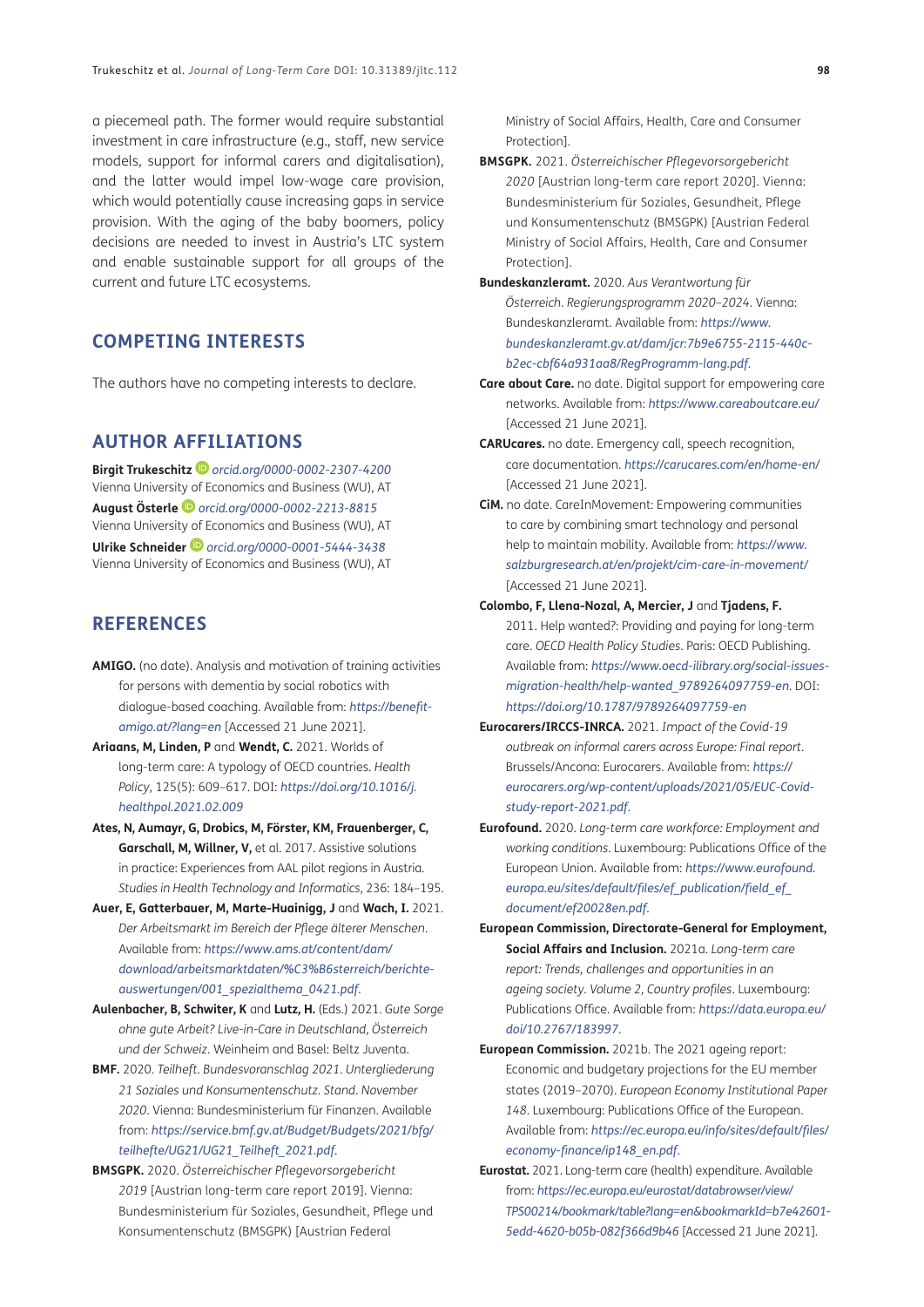- <span id="page-11-0"></span>**Famira-Mühlberger, U** and **Firgo, M.** 2019. Zum künftigen Bedarf an Pflegepersonal in den stationären und mobilen Diensten. *WIFO-Monatsberichte*, 92(3): 149– 157. Available from: *[https://www.wifo.ac.at/jart/prj3/](https://www.wifo.ac.at/jart/prj3/wifo/resources/person_dokument/person_dokument.jart?publikationsid=61654&mime_type=application/pdf) [wifo/resources/person\\_dokument/person\\_dokument.](https://www.wifo.ac.at/jart/prj3/wifo/resources/person_dokument/person_dokument.jart?publikationsid=61654&mime_type=application/pdf) [jart?publikationsid=61700&mime\\_type=application/pdf](https://www.wifo.ac.at/jart/prj3/wifo/resources/person_dokument/person_dokument.jart?publikationsid=61654&mime_type=application/pdf)*.
- **Fischer, J, Doetter, LF** and **Rothgang, H.** 2022. Comparing long-term care systems: A mulit-dimensional, actorcentred approach. *Social Policy and Administration*, 56(1): 33–47. DOI: *<https://doi.org/10.1111/spol.12742>*
- **Frericks, P, Jensen, PH** and **Pfau-Effinger, B.** 2014. Social rights and employment rights related to family care: Family care regimes in Europe. *Journal of Aging Studies*, 29: 66–77. DOI: *<https://doi.org/10.1016/j.jaging.2013.12.002>*
- **Gerstorfer, B.** 2021. Hilfsangebote erleichtern den Alltag von pflegenden Angehörigen [Press release].
- **Ilinca, S, Leichsenring, K** and **Rodrigues, R.** 2018. Developing integration around primary care: New professional roles and emerging professions in integrated care delivery. *Public Health Panorama*, 4(4): 491–735.
- **Kraus, M, Riedel, M, Mot, E, Willemé, P, Röhrling, G**  and **Czypionka, T.** 2010. A typology of long-term care systems in Europe. *ENEPRI Working Paper*, No. 91. Available from: *[https://www.ceps.eu/download/](https://www.ceps.eu/download/publication/?id=7143&pdf=ENEPRI%20RR%20No%2091%20Typology%20of%20LTC%20%20Systems%20in%20Europe.pdf) [publication/?id=7143&pdf=ENEPRI%20RR%20No%20](https://www.ceps.eu/download/publication/?id=7143&pdf=ENEPRI%20RR%20No%2091%20Typology%20of%20LTC%20%20Systems%20in%20Europe.pdf) [91%20Typology%20of%20LTC%20%20Systems%20in%20](https://www.ceps.eu/download/publication/?id=7143&pdf=ENEPRI%20RR%20No%2091%20Typology%20of%20LTC%20%20Systems%20in%20Europe.pdf) [Europe.pdf](https://www.ceps.eu/download/publication/?id=7143&pdf=ENEPRI%20RR%20No%2091%20Typology%20of%20LTC%20%20Systems%20in%20Europe.pdf)*.
- **Land Burgenland** and **FH Burgenland.** 2019. *Zukunftsplan Pflege Bedarfs- und Entwicklungsplanung 2018–2030*. Available from: *[https://www.burgenland.at/fileadmin/](https://www.burgenland.at/fileadmin/user_upload/Bilder/Aktuelle_Meldungen/2019/Maerz/Zukunftsplan_Pflege_21_Massnahmen_fuer_die_Pflege_der_Zukunft.pdf) [user\\_upload/Bilder/Aktuelle\\_Meldungen/2019/Maerz/](https://www.burgenland.at/fileadmin/user_upload/Bilder/Aktuelle_Meldungen/2019/Maerz/Zukunftsplan_Pflege_21_Massnahmen_fuer_die_Pflege_der_Zukunft.pdf) [Zukunftsplan\\_Pflege\\_21\\_Massnahmen\\_fuer\\_die\\_Pflege\\_](https://www.burgenland.at/fileadmin/user_upload/Bilder/Aktuelle_Meldungen/2019/Maerz/Zukunftsplan_Pflege_21_Massnahmen_fuer_die_Pflege_der_Zukunft.pdf) [der\\_Zukunft.pdf](https://www.burgenland.at/fileadmin/user_upload/Bilder/Aktuelle_Meldungen/2019/Maerz/Zukunftsplan_Pflege_21_Massnahmen_fuer_die_Pflege_der_Zukunft.pdf)*.
- **Le Bihan, B, Da Roit, B** and **Sopadzhiyan, A.** 2019. The turn to optional familialism through the market: Long-term care, cash-for-care, and caregiving policies in Europe, 53(4): 579–595. DOI: *<https://doi.org/10.1111/spol.12505>*
- **Leiber, S, Rossow, V, Österle, A,** and **Frerk, T.** 2021. Yet another black box: brokering agencies in the evolvling market for live-in migrant care work in Austria and Germany. *International Journal of Care and Caring*, 5(2), 187–208. Available from: DOI: *[https://doi.org/10.1332/23978822](https://doi.org/10.1332/239788220X15988973352874) [0X15988973352874](https://doi.org/10.1332/239788220X15988973352874)*
- **Leiblfinger, M, Prieler, V, Schwiter, K, Steiner, J, Benazha, A**  and **Lutz, H.** 2020. Impact of COVID-19 policy responses on live-in care workers in Austria, Germany, and Switzerland. *Journal of Long-Term Care*, 144–150. DOI: *<https://doi.org/10.31389/jltc.51>*
- **Leichsenring, K, Schmidt, AE** and **Staflinger, H.** 2021. Fractures in the Austrian model of long-term care: What are the Lessons from the first wave of the COVID-19 pandemic? *Journal of Long-Term Care*, 33–42. DOI: *[https://](https://doi.org/10.31389/jltc.54) [doi.org/10.31389/jltc.54](https://doi.org/10.31389/jltc.54)*
- **Lember, V, Brandsen, T** and **Tõnurist, P.** 2019. The potential impacts of digital technologies on co-production and co-creation. *Public Management Review*, 21(11): 1665–

1686. DOI: *[https://doi.org/10.1080/14719037.2019.1619](https://doi.org/10.1080/14719037.2019.1619807) [807](https://doi.org/10.1080/14719037.2019.1619807)*

- **LICA-App.** no date. Web-App für die Betreuung und Pflege zu Hause. Available from: *<https://lica.at/>* [Accessed 21 June 2021].
- **Linked Care.** no date. Durchgehende Informationsversorgung in der mobilen Pflege und Betreuung. Available from: *[https://www.fh-campuswien.](https://www.fh-campuswien.ac.at/forschung/projekte-und-aktivitaeten/linked-care-durchgehende-informationsversorgung-in-der-mobilen-pflege-und-betreuung.html) [ac.at/forschung/projekte-und-aktivitaeten/](https://www.fh-campuswien.ac.at/forschung/projekte-und-aktivitaeten/linked-care-durchgehende-informationsversorgung-in-der-mobilen-pflege-und-betreuung.html) [linked-care-durchgehende-informationsversorgung-in-der](https://www.fh-campuswien.ac.at/forschung/projekte-und-aktivitaeten/linked-care-durchgehende-informationsversorgung-in-der-mobilen-pflege-und-betreuung.html)[mobilen-pflege-und-betreuung.html](https://www.fh-campuswien.ac.at/forschung/projekte-und-aktivitaeten/linked-care-durchgehende-informationsversorgung-in-der-mobilen-pflege-und-betreuung.html)* [Accessed 21 June 2021].
- **Meeks, S** and **Degenholtz, HB.** 2021. Workforce issues in long-term care: Is there hope for a better way forward? *The Gerontologist*, 61(4): 483–486. DOI: *[https://doi.](https://doi.org/10.1093/geront/gnab040) [org/10.1093/geront/gnab040](https://doi.org/10.1093/geront/gnab040)*
- **Nagl-Cupal, M, Kolland, F, Zartler, U, Mayer, H, Bittner, M, Koller, M, Stöhr, D,** et al. 2018. *Angehörigenpflege in Österreich. Einsicht in die Situation pflegender Angehöriger und in die Entwicklung informeller Pflegenetzwerke*. Available from: *[https://](https://broschuerenservice.sozialministerium.at/Home/Download?publicationId=664) [broschuerenservice.sozialministerium.at/Home/](https://broschuerenservice.sozialministerium.at/Home/Download?publicationId=664) [Download?publicationId=664](https://broschuerenservice.sozialministerium.at/Home/Download?publicationId=664)*.
- **Nies, H, Leichsenring, K** and **Mak, S.** 2013. The emerging identity of Long-Term Care systems in Europe. In: Leichsenring, K, Billings, J and Nies, H (Eds.), *Long-term care in Europe: Improving policy and practice*. Basingstoke: Palgrave Macmillan. pp. 19–41. DOI: *[https://doi.](https://doi.org/10.1057/9781137032348_2) [org/10.1057/9781137032348\\_2](https://doi.org/10.1057/9781137032348_2)*
- **OECD.** 2018. Maintaining competitive conditions in the era of digitalisation. *OECD report to G-12 Finance Ministers and Central Bank Governors, July 2018*. Available from: *[https://](https://www.oecd.org/g20/Maintaining-competitive-conditions-in-era-of-digitalisation-OECD.pdf) [www.oecd.org/g20/Maintaining-competitive-conditions-in](https://www.oecd.org/g20/Maintaining-competitive-conditions-in-era-of-digitalisation-OECD.pdf)[era-of-digitalisation-OECD.pdf](https://www.oecd.org/g20/Maintaining-competitive-conditions-in-era-of-digitalisation-OECD.pdf)*.
- **OECD.** (2020a). Spending on long-term care, November 2020. Available from: *https://www.oecd.org/health/ health-systems/Spending-on-long-term-care-Brief-November-2020.pdf*.
- **OECD.** 2020b. *Who cares? Attracting and retaining care workers for the elderly*. Available from: *[https://www.oecd-ilibrary.](https://www.oecd-ilibrary.org/sites/92c0ef68-en/index.html?itemId=/content/publication/92c0ef68-en) [org/sites/92c0ef68-en/index.html?itemId=/content/](https://www.oecd-ilibrary.org/sites/92c0ef68-en/index.html?itemId=/content/publication/92c0ef68-en) [publication/92c0ef68-en](https://www.oecd-ilibrary.org/sites/92c0ef68-en/index.html?itemId=/content/publication/92c0ef68-en)*.
- **oesterreich.gv.at.** no date. *Höhe des Pflegegeldes*. Available from: *[https://www.oesterreich.gv.at/themen/soziales/](https://www.oesterreich.gv.at/themen/soziales/pflege/4/Seite.360516.html) [pflege/4/Seite.360516.html](https://www.oesterreich.gv.at/themen/soziales/pflege/4/Seite.360516.html)* [Accessed 8 March 2022].
- **Österle, A.** 2013. Long-term Care Reform in Austria. Emergence and Development of a New Welfare State Pillar. In C. Ranci & E. Pavolini (Eds.), *Reforms in Long-term Care Policies in Europe. Investigating Institutional Change and Social Impacts*. New York: Springer. pp. 159–177.
- **Österle, A** and **Bauer, G.** 2016. The Legalization of Rotational 24-hour Care Work in Austria. Implications for Migrant Care Workers. *Social Politics*, 23(2), 192–213. Available from: DOI: *<https://doi.org/10.1093/sp/jxv001>*
- **Österle, A.** 2018. Employing Migrant Care Workers for 24-hour Care in Private Households in Austria. Benefits and Risks for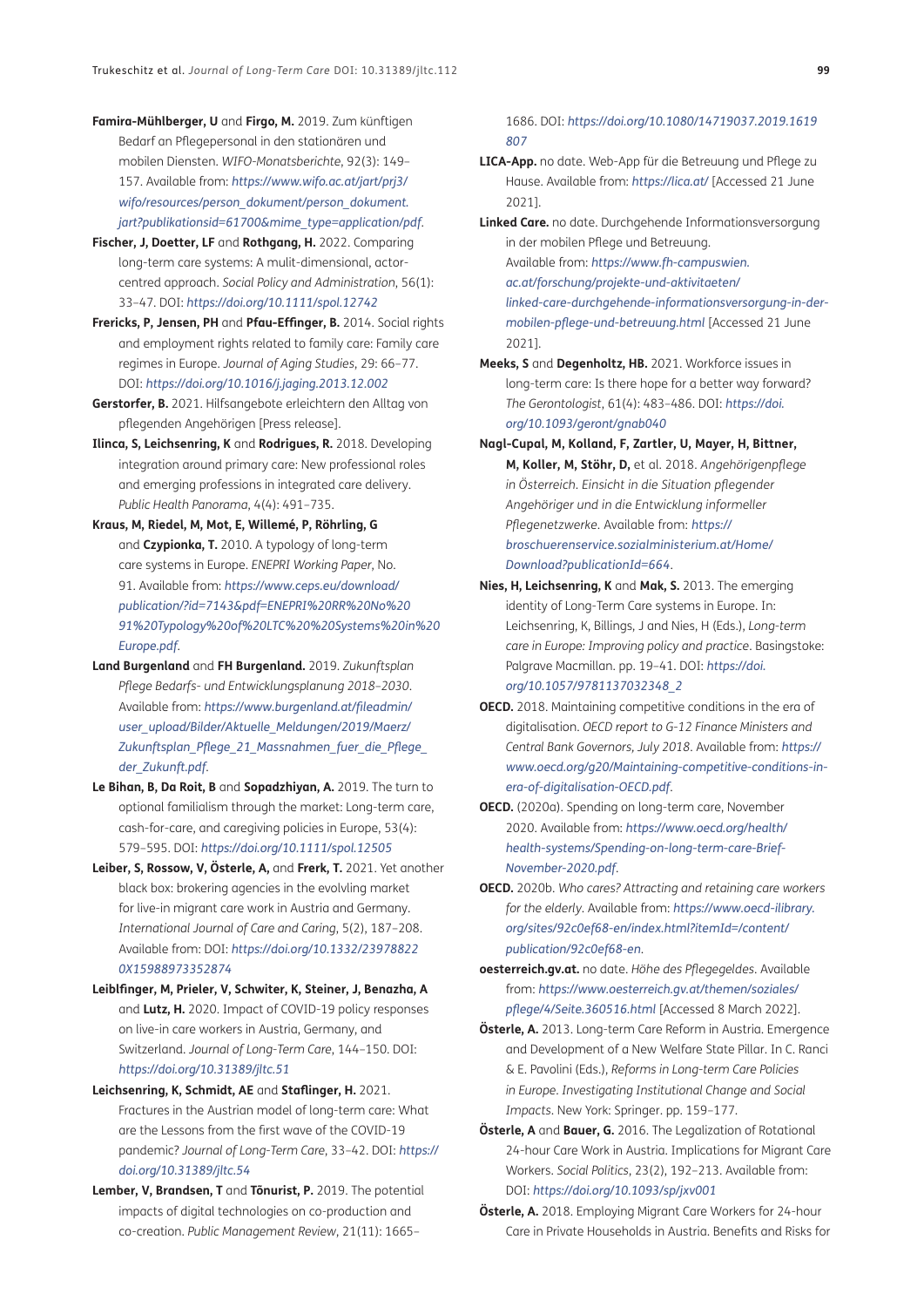<span id="page-12-0"></span>the Long-term Care System. In K. Christensen & D. E. Pilling (Eds.), *The Routledge Handbook of Social Care Work Around the World*. London: Routledge. pp. 130–141.

- **Österle, A** and **Heitzmann, K.** 2020. Austrification in Welfare System Change? An Analysis of Welfare System Development in Austria between 1998 and 2018. In S. Blum, J. Kuhlmann, & K. Schubert (Eds.), *Routledge Handbook of European Welfare Systems*. London, New York: Routledge. pp. 21–37.
- **Pallinger, M** and **Pfeiffer, K.** 2013. 20 Jahre Pflegegeld. Entstehung, Entwicklung und Zukunft des Pflegegeldes. *Soziale Sicherheit*, 6: 282–288. Available from: *[https://www.sozialversicherung.at/cdscontent/](https://www.sozialversicherung.at/cdscontent/load?contentid=10008.714247&version=1391184552) [load?contentid=10008.714247&version=1391184552](https://www.sozialversicherung.at/cdscontent/load?contentid=10008.714247&version=1391184552)*.
- **Peneder, M, Firgo, M** and **Streicher, G.** 2019. *Stand der Digitalisierung in Österreich*. Available from: *[https://www.](https://www.wifo.ac.at/jart/prj3/wifo/resources/person_dokument/person_dokument.jart?publikationsid=61654&mime_type=application/pdf) [wifo.ac.at/jart/prj3/wifo/resources/person\\_dokument/](https://www.wifo.ac.at/jart/prj3/wifo/resources/person_dokument/person_dokument.jart?publikationsid=61654&mime_type=application/pdf) [person\\_dokument.jart?publikationsid=61654&mime\\_](https://www.wifo.ac.at/jart/prj3/wifo/resources/person_dokument/person_dokument.jart?publikationsid=61654&mime_type=application/pdf) [type=application/pdf](https://www.wifo.ac.at/jart/prj3/wifo/resources/person_dokument/person_dokument.jart?publikationsid=61654&mime_type=application/pdf)*.
- **Pflege Service Burgenland GmbH.** 2022. Das Anstellungsmodell für pflegende Angehörige. Gute Betreuung hat ein zu Hause und ein Land hinter sich. Alle Infos zur Pflege Service Burgenland GmbH. Available from: *[https://www.pflegeserviceburgenland.at/infos/anstellungs](https://www.pflegeserviceburgenland.at/infos/anstellungs-moeglichkeiten)[moeglichkeiten](https://www.pflegeserviceburgenland.at/infos/anstellungs-moeglichkeiten)* [Accessed 17 March 2022].
- **Pratscher, K.** 2021. Betreuungs- und Pflegedienste der Bundesländer im Jahr 2019. *Statistische Nachrichten*, 2021(2): 92–106.
- **Ranci, C, Österle, A, Arlotti, M** and **Parma, A.** 2019. Coverage versus Generosity: Comparing Eligibility and Need Assessment in Six Cashforcare Programmes. *Social Policy and Administration*, 53(4), 551–566. DOI: *[https://doi.](https://doi.org/10.1111/spol.12502) [org/10.1111/spol.12502](https://doi.org/10.1111/spol.12502)*
- **Rappold, E** and **Juraszovich, B.** 2019. *Pflegepersonal-Bedarfsprognose für Österreich*. Available from: *[https://](https://broschuerenservice.sozialministerium.at/Home/Download?publicationId=722) [broschuerenservice.sozialministerium.at/Home/](https://broschuerenservice.sozialministerium.at/Home/Download?publicationId=722) [Download?publicationId=722](https://broschuerenservice.sozialministerium.at/Home/Download?publicationId=722)*.
- **Rappold, E, Juraszovich, B, Weißenhofer, S** and **Edtmayer, A.** 2021. *Taskforce Pflege: Begleitung des Prozesses zur Erarbeitung von Zielsetzungen, Maßnahmen und Strukturen. Ergebnisbericht*. Available from: *[https://www.](https://www.sozialministerium.at/dam/jcr:d7f5ca44-95d2-43f2-bb0c-304ed51d50d2/Bericht_TFPflege_fin_.pdf) [sozialministerium.at/dam/jcr:d7f5ca44-95d2-43f2-bb0c-](https://www.sozialministerium.at/dam/jcr:d7f5ca44-95d2-43f2-bb0c-304ed51d50d2/Bericht_TFPflege_fin_.pdf)[304ed51d50d2/Bericht\\_TFPflege\\_fin\\_.pdf](https://www.sozialministerium.at/dam/jcr:d7f5ca44-95d2-43f2-bb0c-304ed51d50d2/Bericht_TFPflege_fin_.pdf)*.
- **Rechnungshof Österreich.** 2020. *Pflege in Österreich. Bericht des Rechnungshofes. III–97 der Beilagen zu den Stenographischen Protokollen des Nationalrates XXVII. GP Rechnungshof GZ 004.682/018–PR3/20.* Available from: *[https://www.rechnungshof.gv.at/rh/home/home/004.682\\_](https://www.rechnungshof.gv.at/rh/home/home/004.682_Pflege_Oesterreich.pdf) [Pflege\\_Oesterreich.pdf](https://www.rechnungshof.gv.at/rh/home/home/004.682_Pflege_Oesterreich.pdf)*.
- **Rocard, E, Sillitti, P** and **Llena-Nozal, A.** 2021. COVID-19 in long-term care: Impact, policy responses and challenges. *OECD Health Working Papers*, No. 131. Paris: OECD. Available from: *<https://dx.doi.org/10.1787/b966f837-en>*.
- **Scherndl, G.** 2020. Der Bund und immer mehr Länder blicken auf das Pflege-Vorbild Burgenland: Wien, Kärnten, Oberösterreich und der Bund melden Interesse am

Modell, pflegende Angehörige anzustellen, an, in: Der Standard - Frage und Antwort. Available from: *[https://](https://www.derstandard.at/story/2000114295424/der-bund-und-immer-mehr-laender-blicken-auf-das-burgenlaendische) [www.derstandard.at/story/2000114295424/der-bund-und](https://www.derstandard.at/story/2000114295424/der-bund-und-immer-mehr-laender-blicken-auf-das-burgenlaendische)[immer-mehr-laender-blicken-auf-das-burgenlaendische](https://www.derstandard.at/story/2000114295424/der-bund-und-immer-mehr-laender-blicken-auf-das-burgenlaendische)* [Accessed 1 July 2021].

- **Schmidt, AE, Leichsenring, K, Staflinger, H, Litwin, C** and **Bauer, A.** 2020. *The impact of COVID-19 on users and providers of long-term care services in Austria.* Country report in *[LTCcovid.org](http://LTCcovid.org)*, International Long-Term Care Policy Network, CPEC-LSE, 16th April 2020.
- **Schmidt, AE, Winkelmann, J, Rodrigues, R** and **Leichsenring, K.** 2016. Lessons for regulating informal markets and implications for quality assurance: The case of migrant care workers in Austria. *Ageing & Society*, 36(4): 741–763. DOI: *<https://doi.org/10.1017/S0144686X1500001X>*
- **Schneider, U, Sundström, G, Johannson, L** and **Tortosa, MÁ.** 2016. Policies to support informal care. In C. Gori, J.-L. Fernández, & R. Wittenberg (Eds.), *Long-term care reforms in OECD contries: Successes and failures*. Bristol: Policy Press. pp. 219–244.
- **Spasova, S, Baeten, R, Coster, S, Ghailani, D, Peña-Casas, R** and **Vanhercke, B.** 2018. *Challenges in long-term care in Europe*. Available from: *[https://op.europa.eu/en/](https://op.europa.eu/en/publication-detail/-/publication/c12c65f9-c6b6-11e8-9424-01aa75ed71a1) [publication-detail/-/publication/c12c65f9-c6b6-11e8-](https://op.europa.eu/en/publication-detail/-/publication/c12c65f9-c6b6-11e8-9424-01aa75ed71a1) [9424-01aa75ed71a1](https://op.europa.eu/en/publication-detail/-/publication/c12c65f9-c6b6-11e8-9424-01aa75ed71a1)*.
- **Statistik Austria.** 2020. Ausgaben und Einnahmen der Betreuungs- und Pflegedienste 2014 bis 2019 [Expenditures and income of longterm care service providers 2014 to 2019]. In: *Pflegedienstleistungsstatistik* [Long-term care service statistics], Vienna. Available from: *[http://www.statistik.](http://www.statistik.at/wcm/idc/idcplg?IdcService=GET_PDF_FILE&RevisionSelectionMethod=LatestReleased&dDocName=061956) [at/wcm/idc/idcplg?IdcService=GET\\_PDF\\_FILE&Revision](http://www.statistik.at/wcm/idc/idcplg?IdcService=GET_PDF_FILE&RevisionSelectionMethod=LatestReleased&dDocName=061956)  [SelectionMethod=LatestReleased&dDocName=061956](http://www.statistik.at/wcm/idc/idcplg?IdcService=GET_PDF_FILE&RevisionSelectionMethod=LatestReleased&dDocName=061956)* [Accessed 21 June 2021].
- **Statistics Austria.** 2021a. Beneficiaries of federal long-term care allowance and expenditure on federal long-term care allowance 1999 to 2019. Available from: *[https://](https://www.statistik.at/web_en/statistics/PeopleSociety/social_statistics/social_benefits_at_federal_level/federal_long_term_care_allowance/032465.html) [www.statistik.at/web\\_en/statistics/PeopleSociety/](https://www.statistik.at/web_en/statistics/PeopleSociety/social_statistics/social_benefits_at_federal_level/federal_long_term_care_allowance/032465.html) [social\\_statistics/social\\_benefits\\_at\\_federal\\_level/federal\\_](https://www.statistik.at/web_en/statistics/PeopleSociety/social_statistics/social_benefits_at_federal_level/federal_long_term_care_allowance/032465.html) [long\\_term\\_care\\_allowance/032465.html](https://www.statistik.at/web_en/statistics/PeopleSociety/social_statistics/social_benefits_at_federal_level/federal_long_term_care_allowance/032465.html)* [Accessed 21 March 2021).
- **Statistik Austria.** 2021b. Betreuungs- und Pflegedienste (Long-term care services). Available from: *[https://](https://www.statistik.at/web_de/statistiken/menschen_und_gesellschaft/soziales/sozialleistungen_auf_landesebene/betreuungs_und_pflegedienste/index.html) [www.statistik.at/web\\_de/statistiken/menschen\\_und\\_](https://www.statistik.at/web_de/statistiken/menschen_und_gesellschaft/soziales/sozialleistungen_auf_landesebene/betreuungs_und_pflegedienste/index.html) [gesellschaft/soziales/sozialleistungen\\_auf\\_landesebene/](https://www.statistik.at/web_de/statistiken/menschen_und_gesellschaft/soziales/sozialleistungen_auf_landesebene/betreuungs_und_pflegedienste/index.html) [betreuungs\\_und\\_pflegedienste/index.html](https://www.statistik.at/web_de/statistiken/menschen_und_gesellschaft/soziales/sozialleistungen_auf_landesebene/betreuungs_und_pflegedienste/index.html)* [Accessed 30 June 2021].
- **Statistik Austria.** 2021c. Bundespflegegeld (Long-term care allowance). Available from: *[https://www.statistik.at/](https://www.statistik.at/web_de/statistiken/menschen_und_gesellschaft/soziales/sozialleistungen_auf_landesebene/betreuungs_und_pflegedienste/index.html) [web\\_de/statistiken/menschen\\_und\\_gesellschaft/soziales/](https://www.statistik.at/web_de/statistiken/menschen_und_gesellschaft/soziales/sozialleistungen_auf_landesebene/betreuungs_und_pflegedienste/index.html) [sozialleistungen\\_auf\\_bundesebene/bundespflegegeld/](https://www.statistik.at/web_de/statistiken/menschen_und_gesellschaft/soziales/sozialleistungen_auf_landesebene/betreuungs_und_pflegedienste/index.html) [index.html](https://www.statistik.at/web_de/statistiken/menschen_und_gesellschaft/soziales/sozialleistungen_auf_landesebene/betreuungs_und_pflegedienste/index.html)* [Accessed 30 June 2021].
- **Trukeschitz, B.** 2010. Safeguarding good quality in long-term care. The Austrian approach. *Eurohealth*, 16(2), 17–20. Available from: *[https://www.euro.who.int/\\_\\_data/assets/](https://www.euro.who.int/__data/assets/pdf_file/0018/124371/Eurohealth-_Vol16_No2_web.pdf) [pdf\\_file/0018/124371/Eurohealth-\\_Vol16\\_No2\\_web.pdf](https://www.euro.who.int/__data/assets/pdf_file/0018/124371/Eurohealth-_Vol16_No2_web.pdf)*.